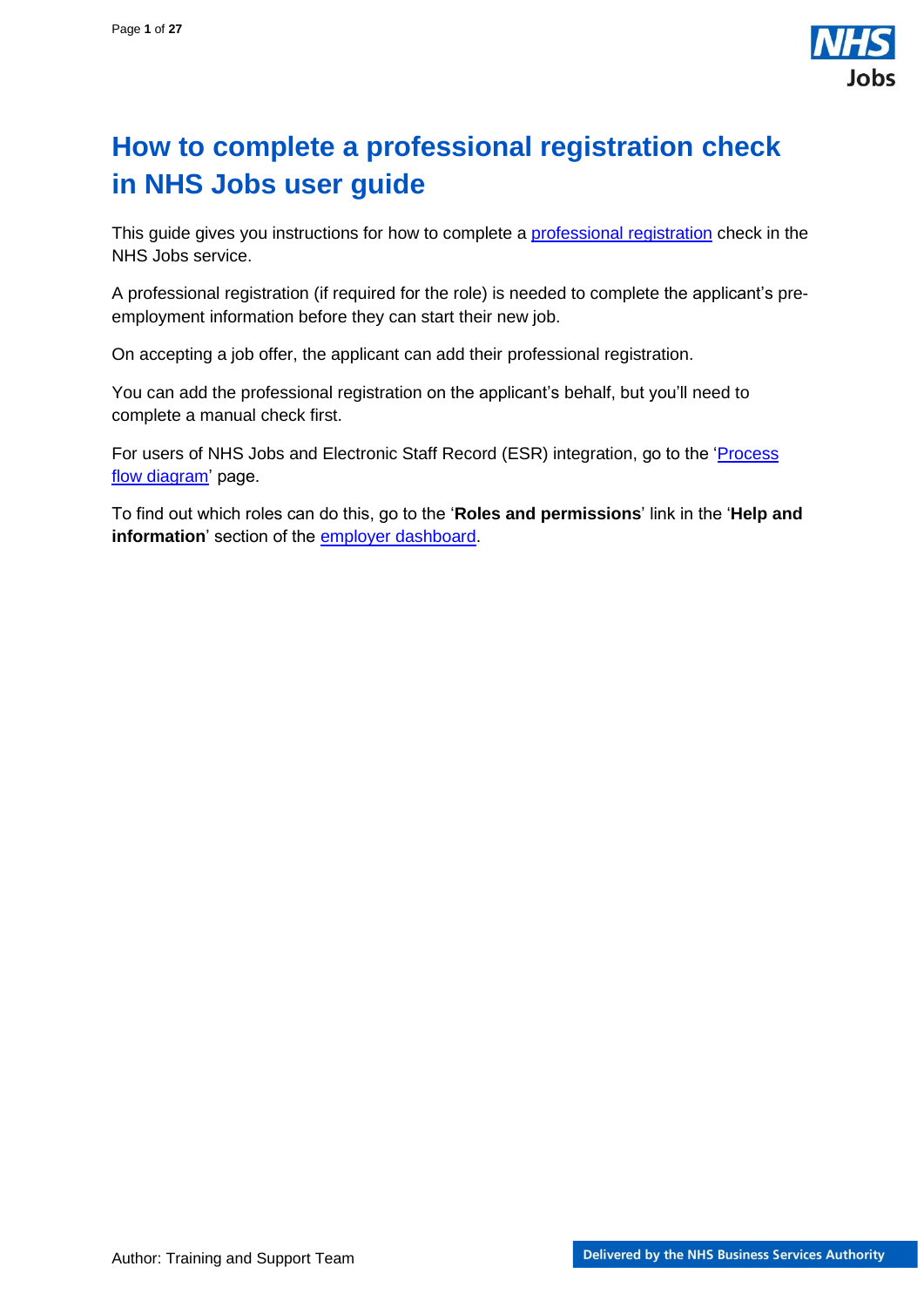# **Contents**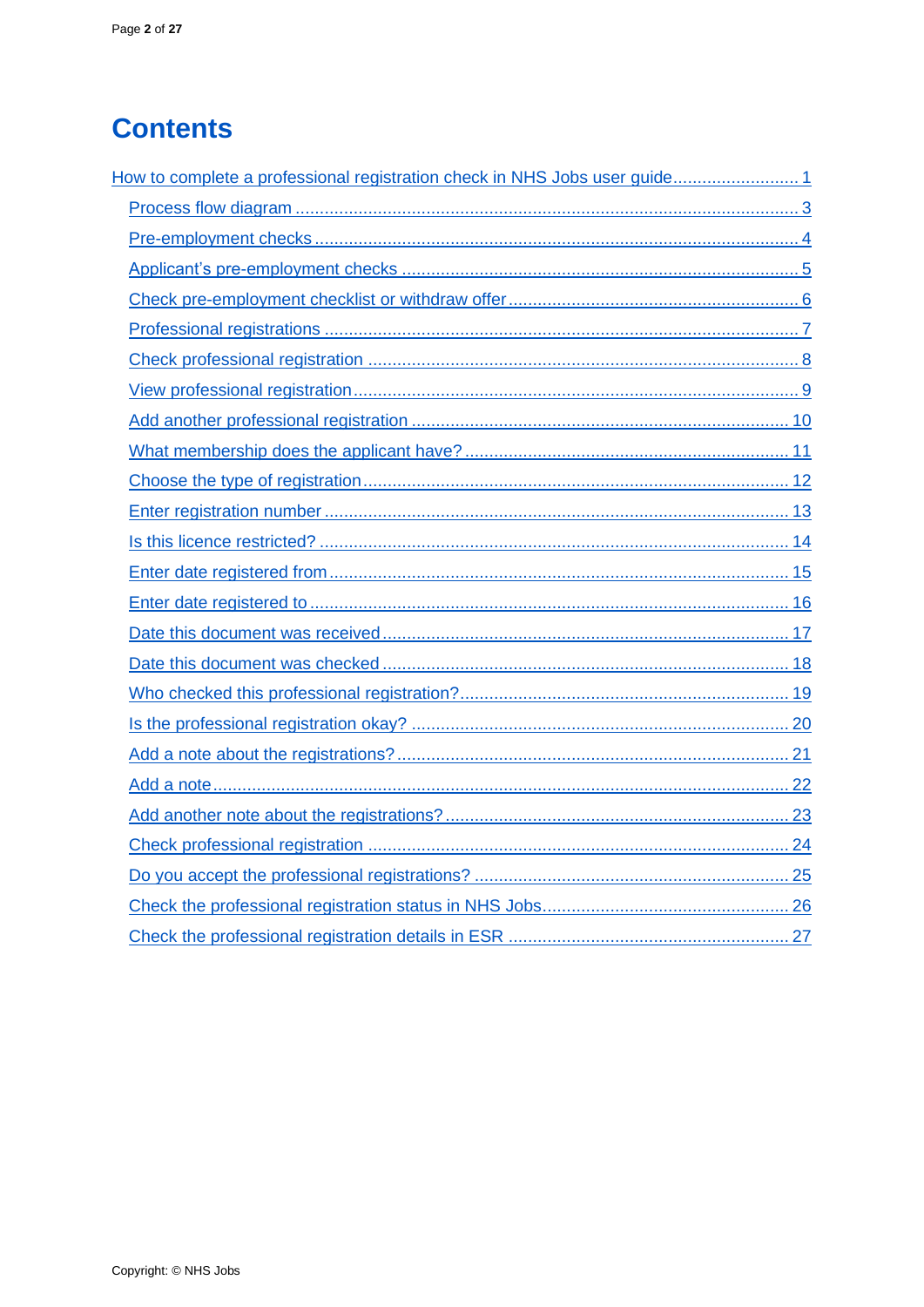#### **Process flow diagram**

<span id="page-2-0"></span>

Go to the ['Pre-employment checks'](#page-3-1) page.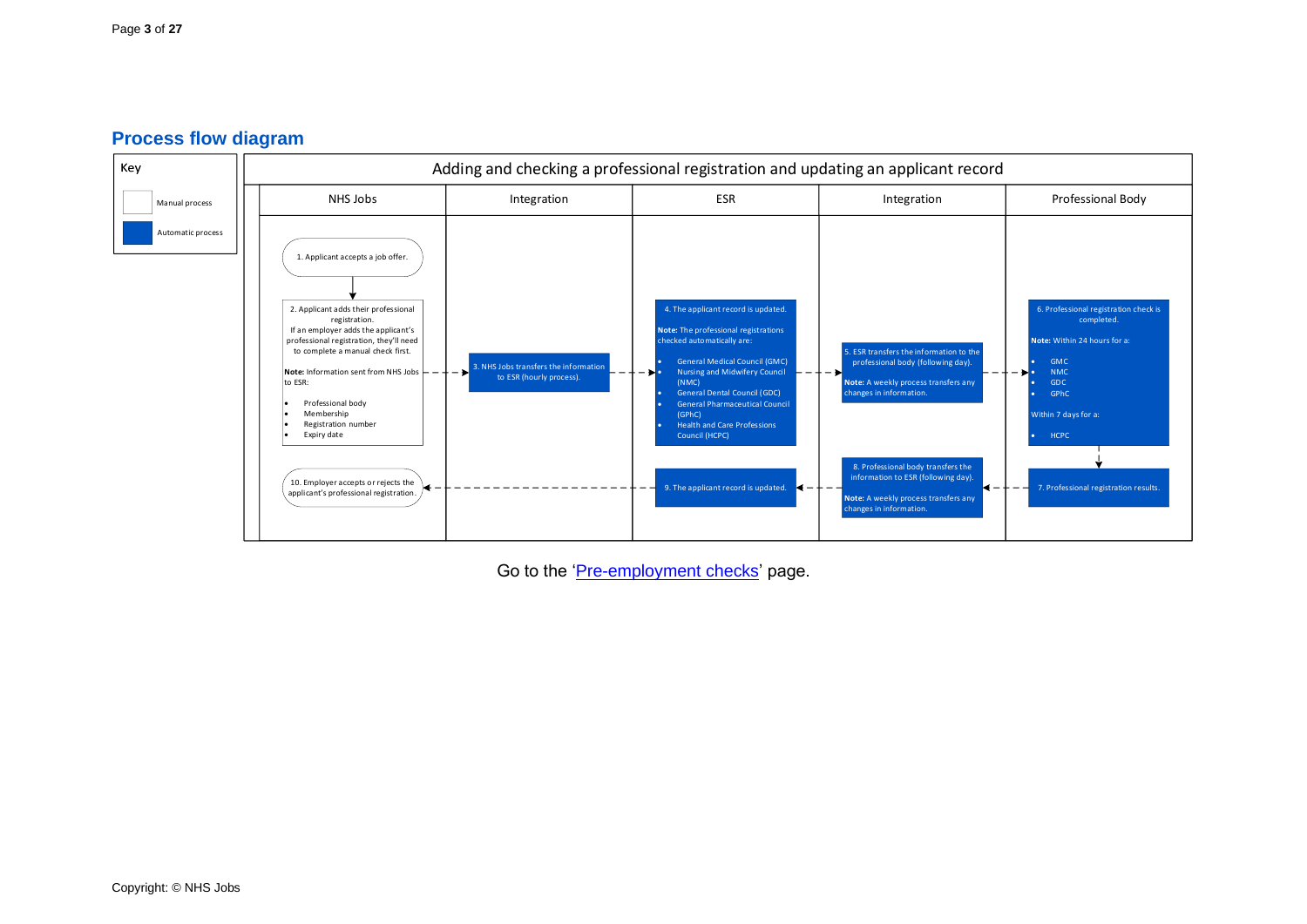## <span id="page-3-1"></span><span id="page-3-0"></span>**Pre-employment checks**

This page gives you instructions for how to access pre-employment checks.

**Important:** You must have an applicant who has accepted a conditional job offer and completed their pre-employment checks.

To access pre-employment checks, complete the following step:

1. Select the ['Pre-employment checks'](#page-4-0) link.

| Jobs                                                       |                                                                 | Signed in as NHS BSA Training Sign Out                           |
|------------------------------------------------------------|-----------------------------------------------------------------|------------------------------------------------------------------|
|                                                            |                                                                 | Show tasks for all accounts                                      |
|                                                            | <b>BETA</b> Your feedback will help us to improve this service. |                                                                  |
| <b>NHS Business Services Authority</b><br><b>Dashboard</b> |                                                                 | What you can do                                                  |
| Tasks by stage                                             | <b>Listings by user</b>                                         | Create a job listing                                             |
|                                                            |                                                                 | Search for a listing                                             |
| Showing tasks for<br>All users                             |                                                                 | Search for an applicant                                          |
|                                                            | $\check{~}$                                                     |                                                                  |
| <b>Draft</b>                                               | 386 - on track 22, overdue 364                                  | <b>Manage the account</b>                                        |
| <b>Approvals</b>                                           | 3 - on track 1, overdue 2                                       | Manage users<br>At risk applicants<br><b>Accredited logos</b>    |
| <b>Published</b>                                           | 4                                                               | <b>Key performance indicators</b><br>(KPIs)                      |
| <b>Shortlisting</b>                                        | 8 - on track 1, overdue 7                                       | <b>Approval settings</b><br>Departments<br><b>Welsh listings</b> |
| <b>Interviews</b>                                          | 1 - on track 0, overdue 1                                       |                                                                  |
|                                                            |                                                                 | <b>Documents and</b><br>templates                                |
| <b>Ready to offer</b>                                      | 42 - on track 16, overdue 26                                    | Overview of your organisation<br><b>Supporting documents</b>     |
| <b>Conditional offers</b>                                  | 22 - on track 5, overdue 17                                     | <b>Contract templates</b><br>Offer letter templates              |
| Pre-employment<br>checks                                   | 24 - on track 4, overdue 20                                     | <b>Help and information</b>                                      |
| <b>Contracts</b>                                           | 57 - on track 11, overdue 46                                    | The employer hub<br>Roles and permissions                        |
| <b>End recruitment</b>                                     | 7 - on track 4, overdue 3                                       | Contact your super users                                         |
|                                                            |                                                                 | <b>Reporting</b>                                                 |
|                                                            |                                                                 | Run a report                                                     |
|                                                            |                                                                 |                                                                  |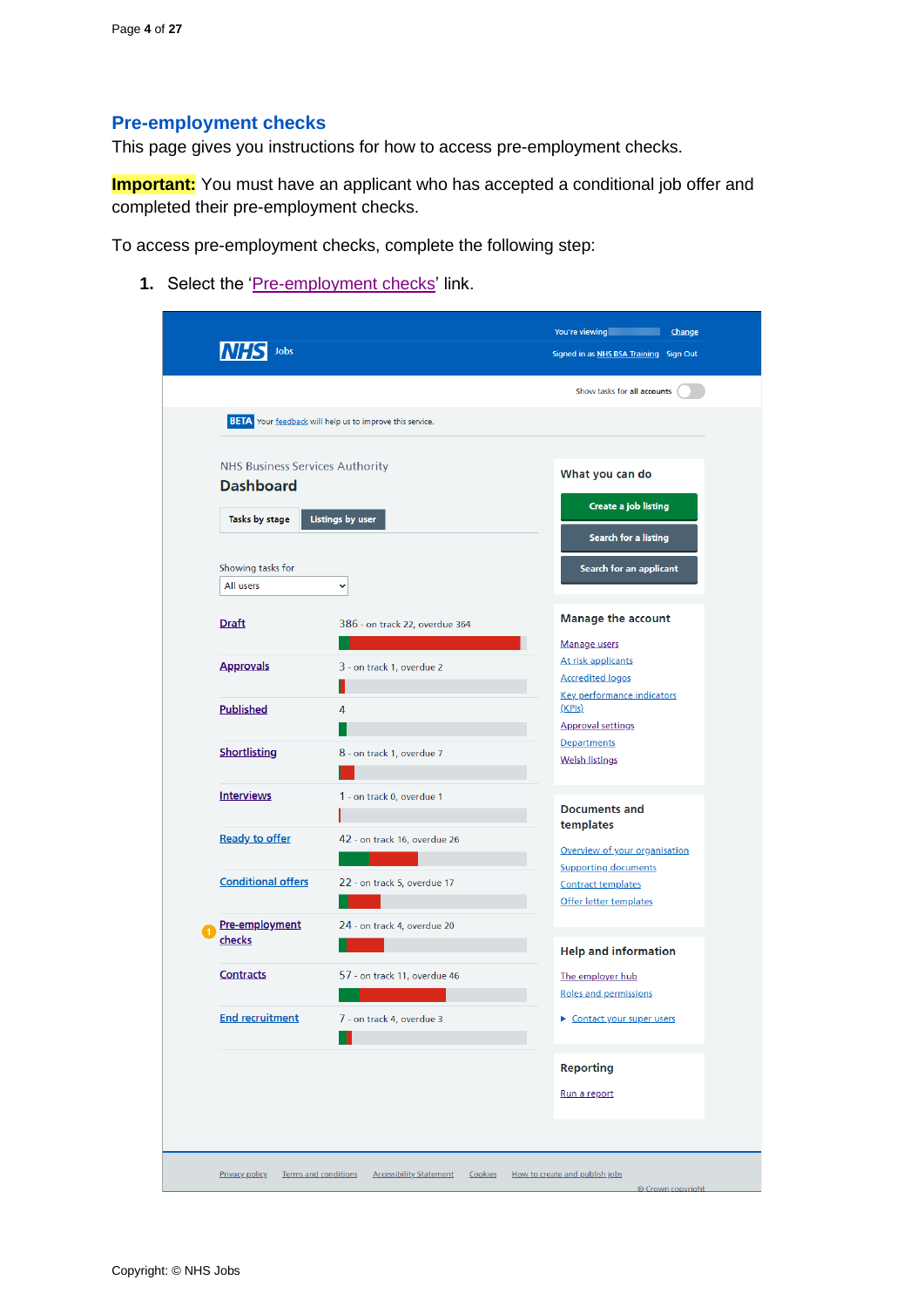#### <span id="page-4-0"></span>**Applicant's pre-employment checks**

This page gives you instructions for how to find the applicant and start their pre-employment checks.

**Important:** In this example, the **Outstanding checks** section shows the 'Professional registrations' check is outstanding.

Find the applicant and complete the following step:

- **1.** Select the 'Applicant' link to view the applicant's details (optional).
- **2.** Select the 'Job title' link to view the job details (optional).
- **3.** Select the ['View checks or withdraw offer'](#page-5-0) link.

|                                                                                                                                                | Jobs                                                                                                                                                      |                                                   |                                                                                                                                                                                                                       | You're viewing NHS BSA Training<br>Change<br>Signed in as Liam M1 Sign Out |  |
|------------------------------------------------------------------------------------------------------------------------------------------------|-----------------------------------------------------------------------------------------------------------------------------------------------------------|---------------------------------------------------|-----------------------------------------------------------------------------------------------------------------------------------------------------------------------------------------------------------------------|----------------------------------------------------------------------------|--|
|                                                                                                                                                |                                                                                                                                                           |                                                   |                                                                                                                                                                                                                       | Show tasks for all accounts                                                |  |
| < Go back<br><b>NHS BSA Training</b><br>Showing tasks for<br>All users<br>Pre-employment checks<br>Applicant<br>Liam MA<br>AR-210128-<br>00006 | BETA Your feedback will help us to improve this service.<br><b>Pre-employment checks</b><br>v<br>Job title<br><b>Learning Consultant</b><br>T2020-21-4641 | <b>Deadline</b><br>01 Apr 2022<br><b>ON TRACK</b> | <b>Outstanding checks</b><br>References<br>Home address<br><b>Identity check</b><br>Right to work in the UK<br>Qualifications<br><b>Professional registrations</b><br><b>DBS</b><br><b>HPANS</b><br>Health assessment | What needs doing next<br>View checks or withdraw<br>offer                  |  |
| <b>Privacy policy</b>                                                                                                                          | <b>Terms and conditions</b>                                                                                                                               | <b>Accessibility Statement</b>                    | Cookies<br>How to create and publish jobs                                                                                                                                                                             | © Crown copyright                                                          |  |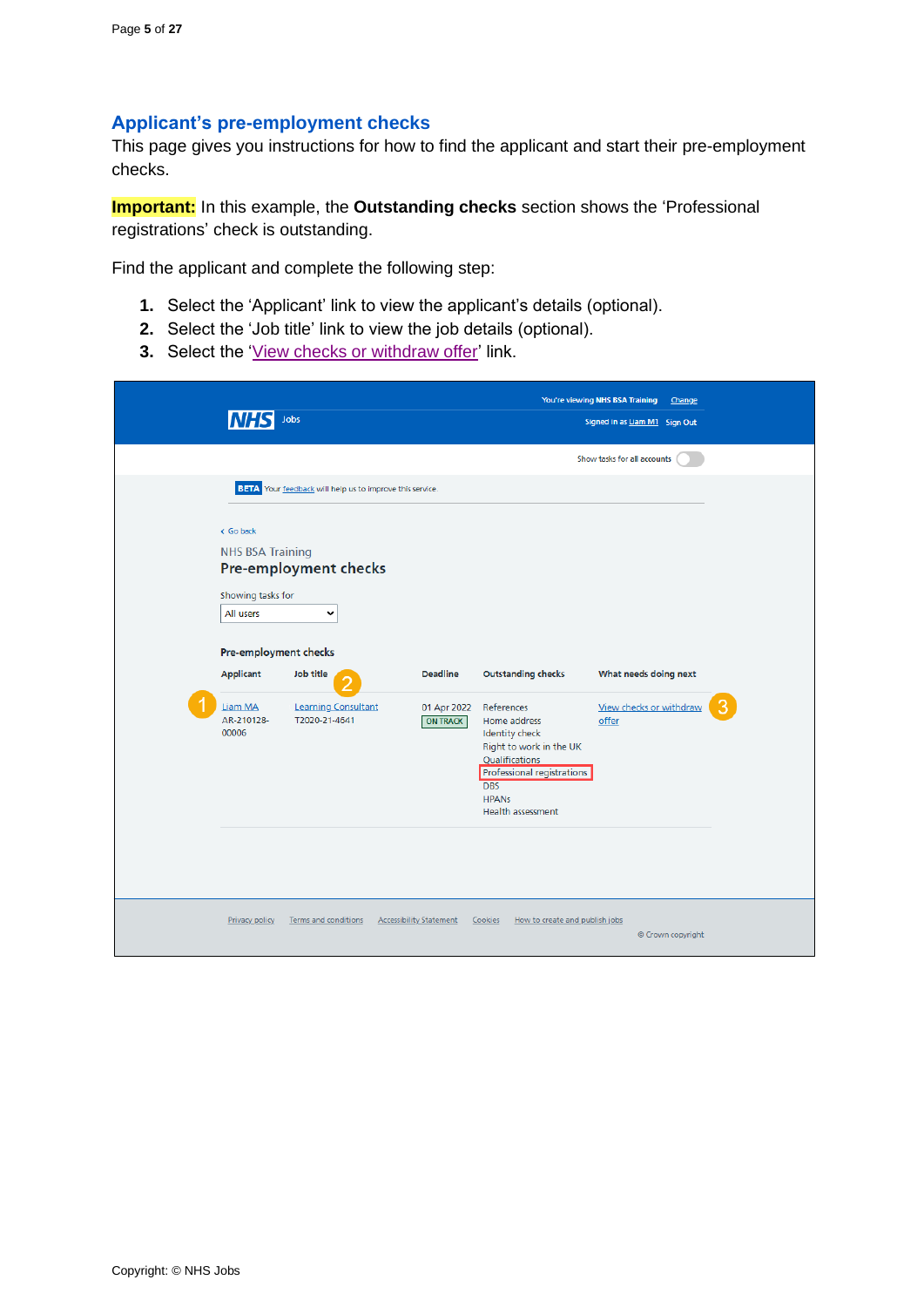#### <span id="page-5-0"></span>**Check pre-employment checklist or withdraw offer**

This page gives you instructions for how to confirm if you want to check the pre-employment checklist or withdraw the job offer.

To confirm if you want to check the pre-employment checklist or withdraw the job offer, complete the following steps:

- **1.** Select an answer:
	- ['Check pre-employment checklist'](#page-6-0)
	- 'Withdraw offer'
- **2.** Select the 'Continue' button.

|                      | Jobs<br><b>INHS</b>                                                                        | You're viewing NHS BSA Training<br>Signed in as Liam M1 Sign Out | Change            |
|----------------------|--------------------------------------------------------------------------------------------|------------------------------------------------------------------|-------------------|
|                      | BETA Your feedback will help us to improve this service.<br>< Go back                      |                                                                  |                   |
|                      | Pre-employment checks<br>The conditional offer has been accepted by<br><b>Liam MA</b>      |                                                                  |                   |
| $\blacktriangleleft$ | Would you like to<br>Check pre-employment checklist<br>Withdraw offer                      |                                                                  |                   |
|                      | Continue                                                                                   |                                                                  |                   |
|                      | <b>Terms and conditions</b><br><b>Accessibility Statement</b><br>Privacy policy<br>Cookies | How to create and publish jobs                                   | © Crown copyright |

If you've withdrawn the applicant's job offer, you've reached the end of this user guide.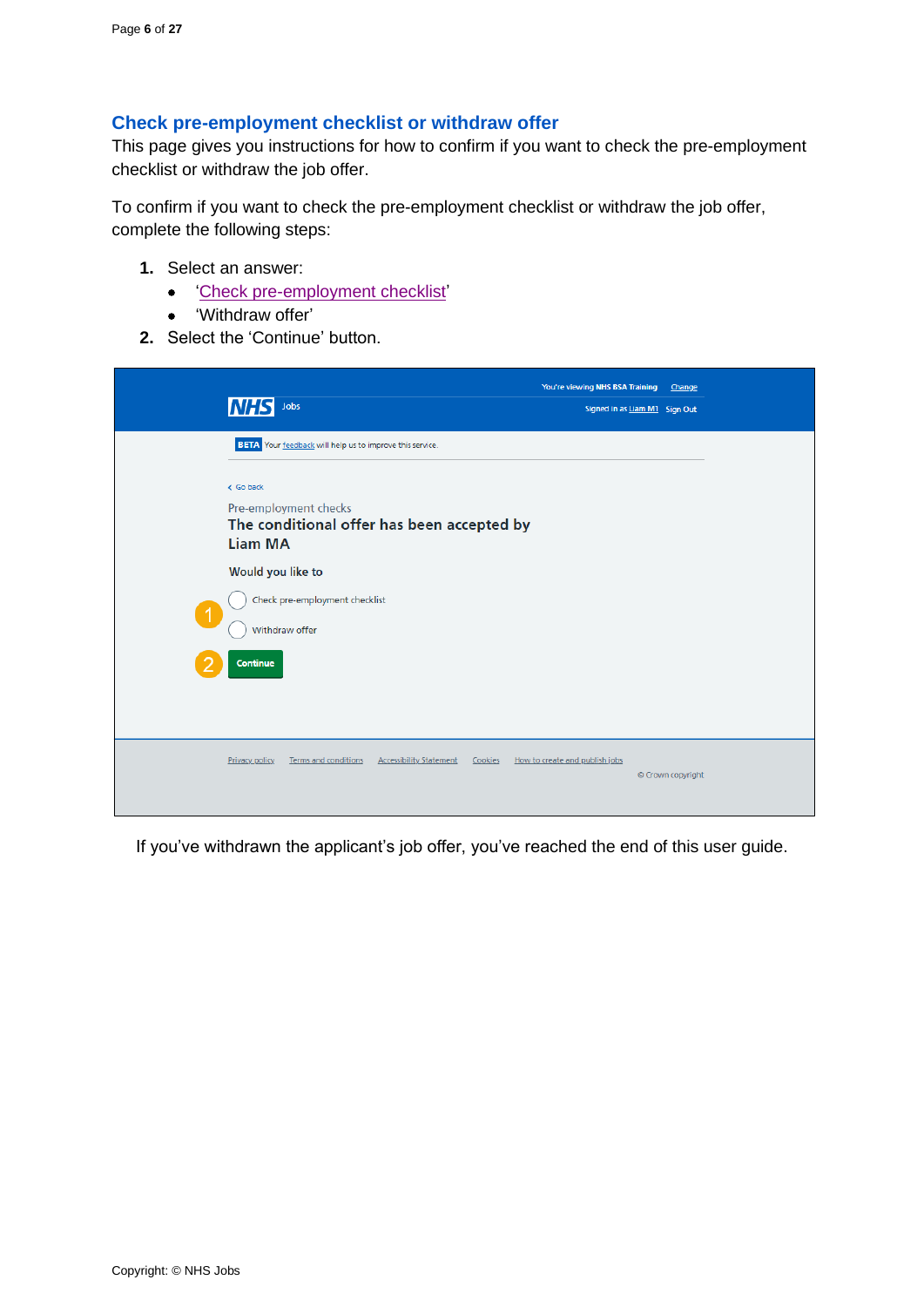## <span id="page-6-0"></span>**Professional registrations**

This page gives you instructions for how to start a professional registration check.

**Important:** In this example, the status is **STARTED** as the applicant's added their professional registration details, but you haven't started the check.

To start a professional registration check, complete the following step:

1. Select the '*Professional registrations'* link.

|                                                                                                                                             | You're viewing NHS BSA Training Change |  |
|---------------------------------------------------------------------------------------------------------------------------------------------|----------------------------------------|--|
| Jobs                                                                                                                                        | Signed in as Liam M1 Sign Out          |  |
| <b>BETA</b> Your feedback will help us to improve this service.                                                                             |                                        |  |
| < Go back                                                                                                                                   |                                        |  |
| Pre-employment checklist for Liam MA                                                                                                        |                                        |  |
| The applicant accepted your conditional job offer.<br>They now need to give pre-employment information before they can start their new job. |                                        |  |
| <b>References</b>                                                                                                                           |                                        |  |
| References                                                                                                                                  | <b>COMPLETED</b>                       |  |
| <b>Identity</b>                                                                                                                             |                                        |  |
| Home address                                                                                                                                | <b>COMPLETED</b>                       |  |
| <b>Identity check</b>                                                                                                                       | <b>COMPLETED</b>                       |  |
| <b>Inter Authority Transfer (IAT)</b>                                                                                                       | <b>COMPLETED</b>                       |  |
| <b>Right to work</b>                                                                                                                        |                                        |  |
| Right to work in the UK                                                                                                                     | <b>NOT STARTED</b>                     |  |
| <b>Qualifications and registrations</b>                                                                                                     |                                        |  |
| Qualifications                                                                                                                              | <b>COMPLETED</b>                       |  |
| <b>Professional registrations</b>                                                                                                           | <b>STARTED</b>                         |  |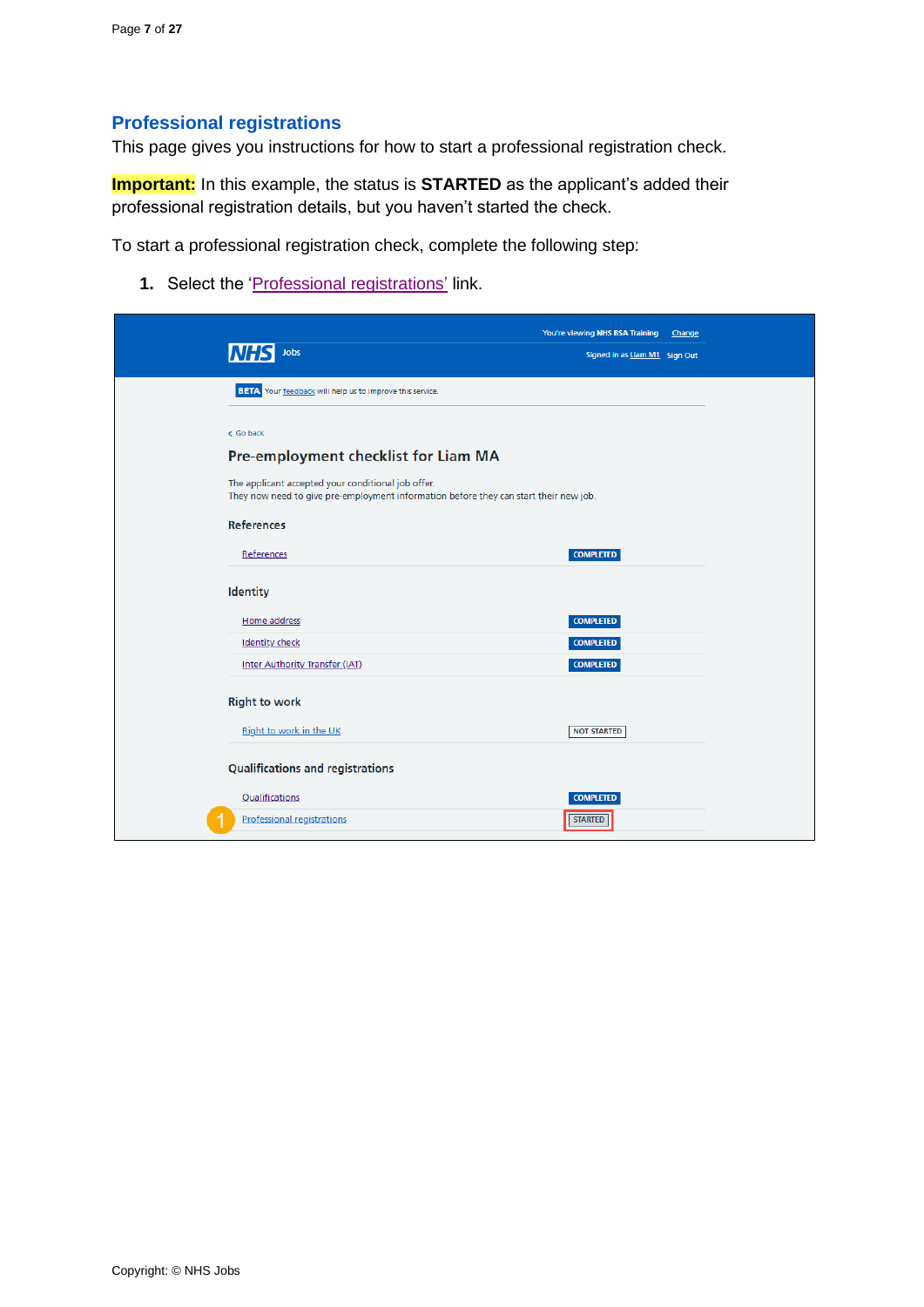#### <span id="page-7-0"></span>**Check professional registration**

This page gives you instructions for how to check the professional registration details.

**Important:** In this example, the applicant has added a 'Nursing and Midwifery Council (NMC) professional registration. If the applicant hasn't added a professional registration and it's needed for the role, go to the ['Add another professional registration'](#page-9-0) page.

To check the professional registration details, complete the following steps:

**1.** Select the ['Nursing and Midwifery Council \(NMC\)'](#page-8-0) link.

|                                                                                 |                                           | You're viewing NHS BSA Training | Change            |
|---------------------------------------------------------------------------------|-------------------------------------------|---------------------------------|-------------------|
| Jobs<br>IN HS                                                                   |                                           | Signed in as Liam M1 Sign Out   |                   |
| <b>BETA</b> Your feedback will help us to improve this service.                 |                                           |                                 |                   |
|                                                                                 |                                           |                                 |                   |
| < Go back                                                                       |                                           |                                 |                   |
| Pre-employment checks<br><b>Liam MA's professional registrations</b>            |                                           |                                 |                   |
|                                                                                 |                                           |                                 |                   |
| <b>Professional registrations</b>                                               |                                           |                                 |                   |
| <b>Body</b>                                                                     | <b>Type</b>                               | What you can do                 |                   |
| Nursing and Midwifery Council (NMC)                                             | <b>Nursing Associate</b>                  | <b>Edit or Delete</b>           |                   |
| Add another professional registration?                                          |                                           |                                 |                   |
| <b>No</b><br>Yes                                                                |                                           |                                 |                   |
|                                                                                 |                                           |                                 |                   |
| Continue                                                                        |                                           |                                 |                   |
|                                                                                 |                                           |                                 |                   |
|                                                                                 |                                           |                                 |                   |
|                                                                                 |                                           |                                 |                   |
| <b>Privacy policy</b><br>Terms and conditions<br><b>Accessibility Statement</b> | Cookies<br>How to create and publish jobs |                                 |                   |
|                                                                                 |                                           |                                 | © Crown copyright |
|                                                                                 |                                           |                                 |                   |
|                                                                                 |                                           |                                 |                   |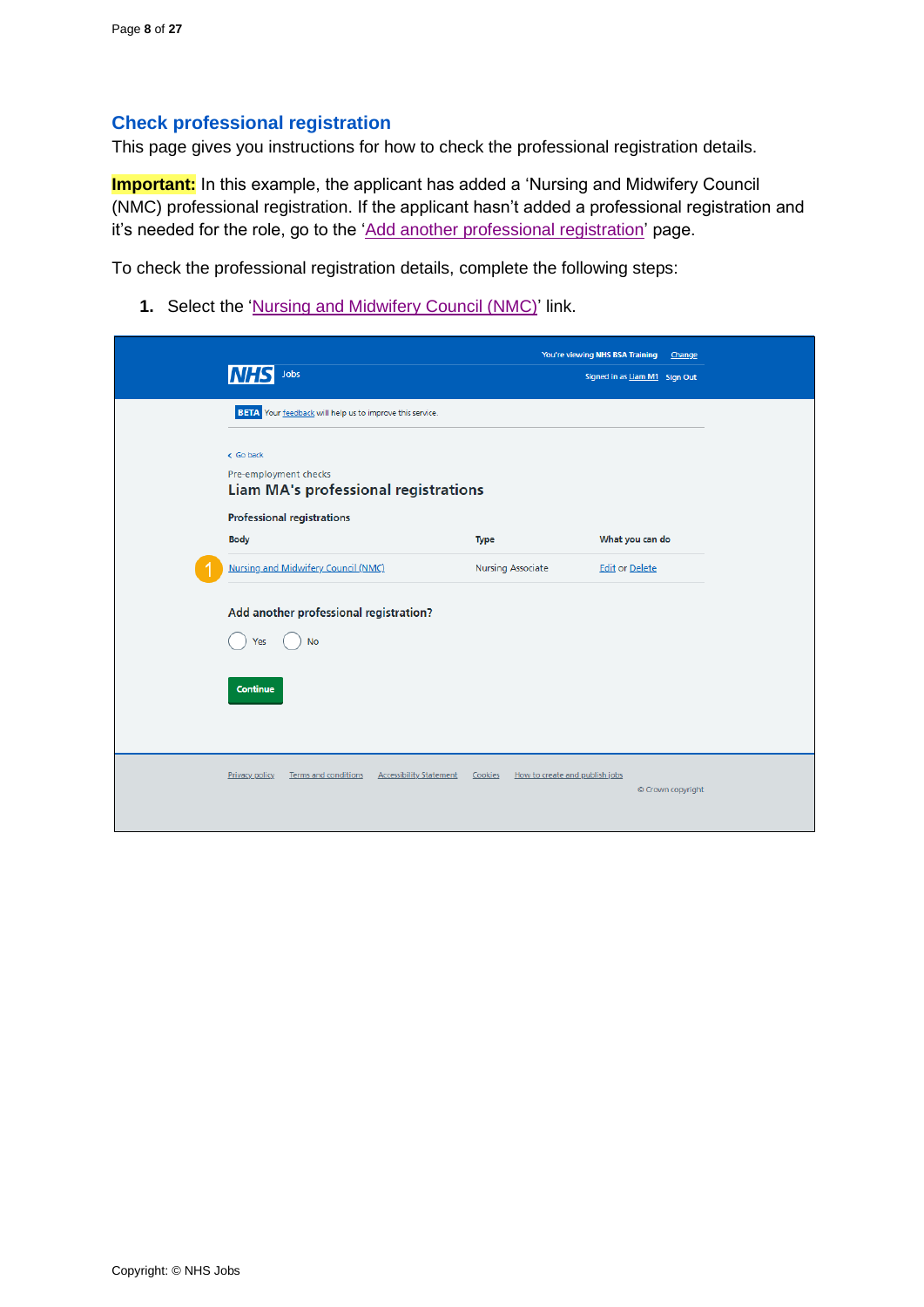#### <span id="page-8-0"></span>**View professional registration**

This page gives you instructions for how to view the professional registration details.

**Important:** In this example, the status is 'Needs further investigation' and the licence type, licence restricted and start date are 'Unknown' as the check is incomplete. Once the check is complete, the status changes and the results are added.

Check the information on the page and complete the following step:

1. Select the ['Continue'](#page-9-0) button.

| Jobs<br>Signed in as Liam M1 Sign Out<br><b>BETA</b> Your feedback will help us to improve this service.<br>< Go back<br>Pre-employment checks<br>Liam MA's professional registration<br>documents<br>Date received<br>26 February 2021<br>Needs further investigation<br><b>Status</b><br>Nursing and Midwifery Council (NMC)<br><b>Professional body</b><br>Licence type<br>Unknown<br><b>Registration number</b><br>12345678<br>Unknown<br><b>Licence restricted?</b><br><b>Start date</b><br>Unknown | <b>Expiry date</b><br>28 February 2021<br>Continue |  |  | You're viewing NHS Business Services Authority Change |  |  |
|----------------------------------------------------------------------------------------------------------------------------------------------------------------------------------------------------------------------------------------------------------------------------------------------------------------------------------------------------------------------------------------------------------------------------------------------------------------------------------------------------------|----------------------------------------------------|--|--|-------------------------------------------------------|--|--|
|                                                                                                                                                                                                                                                                                                                                                                                                                                                                                                          |                                                    |  |  |                                                       |  |  |
|                                                                                                                                                                                                                                                                                                                                                                                                                                                                                                          |                                                    |  |  |                                                       |  |  |
|                                                                                                                                                                                                                                                                                                                                                                                                                                                                                                          |                                                    |  |  |                                                       |  |  |
|                                                                                                                                                                                                                                                                                                                                                                                                                                                                                                          |                                                    |  |  |                                                       |  |  |
|                                                                                                                                                                                                                                                                                                                                                                                                                                                                                                          |                                                    |  |  |                                                       |  |  |
|                                                                                                                                                                                                                                                                                                                                                                                                                                                                                                          |                                                    |  |  |                                                       |  |  |
|                                                                                                                                                                                                                                                                                                                                                                                                                                                                                                          |                                                    |  |  |                                                       |  |  |
|                                                                                                                                                                                                                                                                                                                                                                                                                                                                                                          |                                                    |  |  |                                                       |  |  |
|                                                                                                                                                                                                                                                                                                                                                                                                                                                                                                          |                                                    |  |  |                                                       |  |  |
|                                                                                                                                                                                                                                                                                                                                                                                                                                                                                                          |                                                    |  |  |                                                       |  |  |
|                                                                                                                                                                                                                                                                                                                                                                                                                                                                                                          |                                                    |  |  |                                                       |  |  |
|                                                                                                                                                                                                                                                                                                                                                                                                                                                                                                          |                                                    |  |  |                                                       |  |  |
|                                                                                                                                                                                                                                                                                                                                                                                                                                                                                                          |                                                    |  |  |                                                       |  |  |
|                                                                                                                                                                                                                                                                                                                                                                                                                                                                                                          |                                                    |  |  |                                                       |  |  |
|                                                                                                                                                                                                                                                                                                                                                                                                                                                                                                          |                                                    |  |  |                                                       |  |  |
|                                                                                                                                                                                                                                                                                                                                                                                                                                                                                                          |                                                    |  |  |                                                       |  |  |
|                                                                                                                                                                                                                                                                                                                                                                                                                                                                                                          |                                                    |  |  |                                                       |  |  |
|                                                                                                                                                                                                                                                                                                                                                                                                                                                                                                          |                                                    |  |  |                                                       |  |  |
| Terms and conditions<br><b>Accessibility Statement</b><br>Cookies How to create and publish jobs<br><b>Privacy policy</b><br>© Crown copyright                                                                                                                                                                                                                                                                                                                                                           |                                                    |  |  |                                                       |  |  |
|                                                                                                                                                                                                                                                                                                                                                                                                                                                                                                          |                                                    |  |  |                                                       |  |  |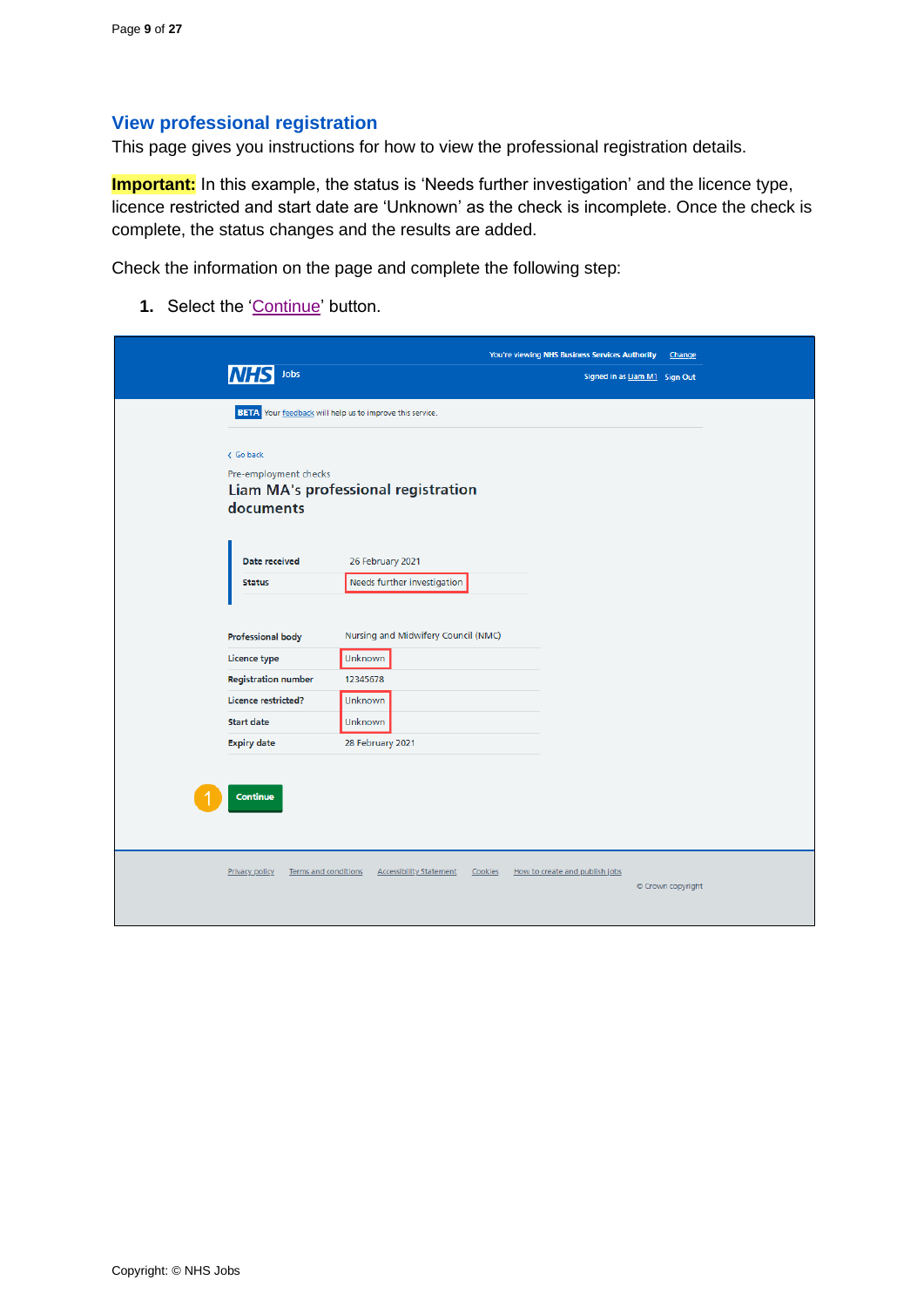#### <span id="page-9-0"></span>**Add another professional registration**

This page gives you instructions for how to confirm if you want to add another professional registration on behalf of the applicant.

**Important:** Make sure you don't add the same professional registration to avoid the employee record having a duplicate registration.

To confirm if you want to add another professional registration on behalf of the applicant, complete the following steps:

- **1.** Select an answer:
	- ['Yes'](#page-10-0)
	- ['No'](#page-24-0)
- **2.** Select the 'Continue' button.

|                                                                                        |                                           | You're viewing NHS BSA Training<br><b>Change</b> |
|----------------------------------------------------------------------------------------|-------------------------------------------|--------------------------------------------------|
| Jobs                                                                                   |                                           | Signed in as Liam M1 Sign Out                    |
| <b>BETA</b> Your feedback will help us to improve this service.                        |                                           |                                                  |
| < Go back                                                                              |                                           |                                                  |
| Pre-employment checks                                                                  |                                           |                                                  |
| Liam MA's professional registrations                                                   |                                           |                                                  |
| Professional registrations                                                             |                                           |                                                  |
| <b>Body</b>                                                                            | Type                                      | What you can do                                  |
| Nursing and Midwifery Council (NMC)                                                    | <b>Nursing Associate</b>                  | <b>Edit or Delete</b>                            |
| Add another professional registration?                                                 |                                           |                                                  |
| <b>No</b><br>Yes                                                                       |                                           |                                                  |
|                                                                                        |                                           |                                                  |
| Continue                                                                               |                                           |                                                  |
|                                                                                        |                                           |                                                  |
|                                                                                        |                                           |                                                  |
|                                                                                        |                                           |                                                  |
| <b>Terms and conditions</b><br><b>Privacy policy</b><br><b>Accessibility Statement</b> | Cookies<br>How to create and publish jobs |                                                  |
|                                                                                        |                                           | © Crown copyright                                |
|                                                                                        |                                           |                                                  |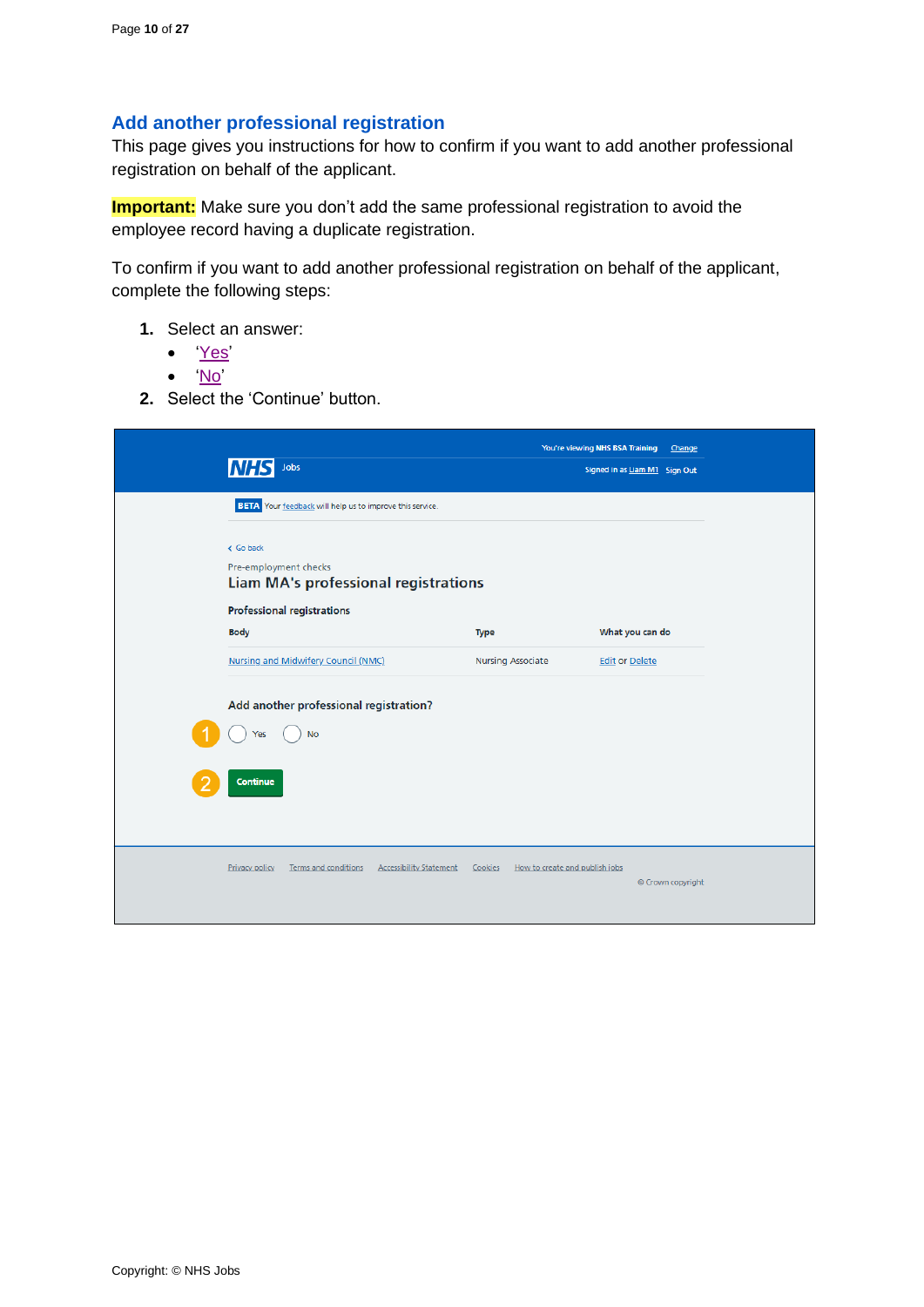## <span id="page-10-0"></span>**What membership does the applicant have?**

This page gives you instructions for how to confirm the applicant's membership type.

**Important:** You'll only see this page if you're adding or editing a professional registration.

To confirm the applicant's membership type, complete the following steps:

- **1.** Select an option.
- **2.** Select the ['Continue'](#page-11-0) button.

|                                                                                            | You're viewing NHS BSA Training Change |                   |
|--------------------------------------------------------------------------------------------|----------------------------------------|-------------------|
| Jobs                                                                                       | Signed in as Liam M1 Sign Out          |                   |
| BETA Your feedback will help us to improve this service.                                   |                                        |                   |
|                                                                                            |                                        |                   |
| < Go back                                                                                  |                                        |                   |
| Pre-employment checks                                                                      |                                        |                   |
| What membership does Liam MA have?                                                         |                                        |                   |
| Association of Chartered Certified Accountants (ACCA)                                      |                                        |                   |
| <b>British Psychological Society (BPS)</b>                                                 |                                        |                   |
| Chartered Institute of Management Accountants (CIMA)                                       |                                        |                   |
| Chartered Institute of Personnel and Development (CIPD)                                    |                                        |                   |
| General Chiropractic Council (GCC)                                                         |                                        |                   |
| General Dental Council (GDC)                                                               |                                        |                   |
| General Medical Council (GMC)                                                              |                                        |                   |
| General Optical Council (GOC)                                                              |                                        |                   |
| General Osteopathic Council                                                                |                                        |                   |
| General Pharmaceutical Council (GPhC)                                                      |                                        |                   |
| Health and Care Professionals Council (HCPC)                                               |                                        |                   |
| Nursing and Midwifery Council (NMC)                                                        |                                        |                   |
| Other                                                                                      |                                        |                   |
| Social Care Wales (SCW)                                                                    |                                        |                   |
| Social Work England (SWE)                                                                  |                                        |                   |
|                                                                                            |                                        |                   |
| Continue                                                                                   |                                        |                   |
|                                                                                            |                                        |                   |
|                                                                                            |                                        |                   |
| <b>Privacy policy</b><br>Terms and conditions<br><b>Accessibility Statement</b><br>Cookies | How to create and publish jobs         |                   |
|                                                                                            |                                        | © Crown copyright |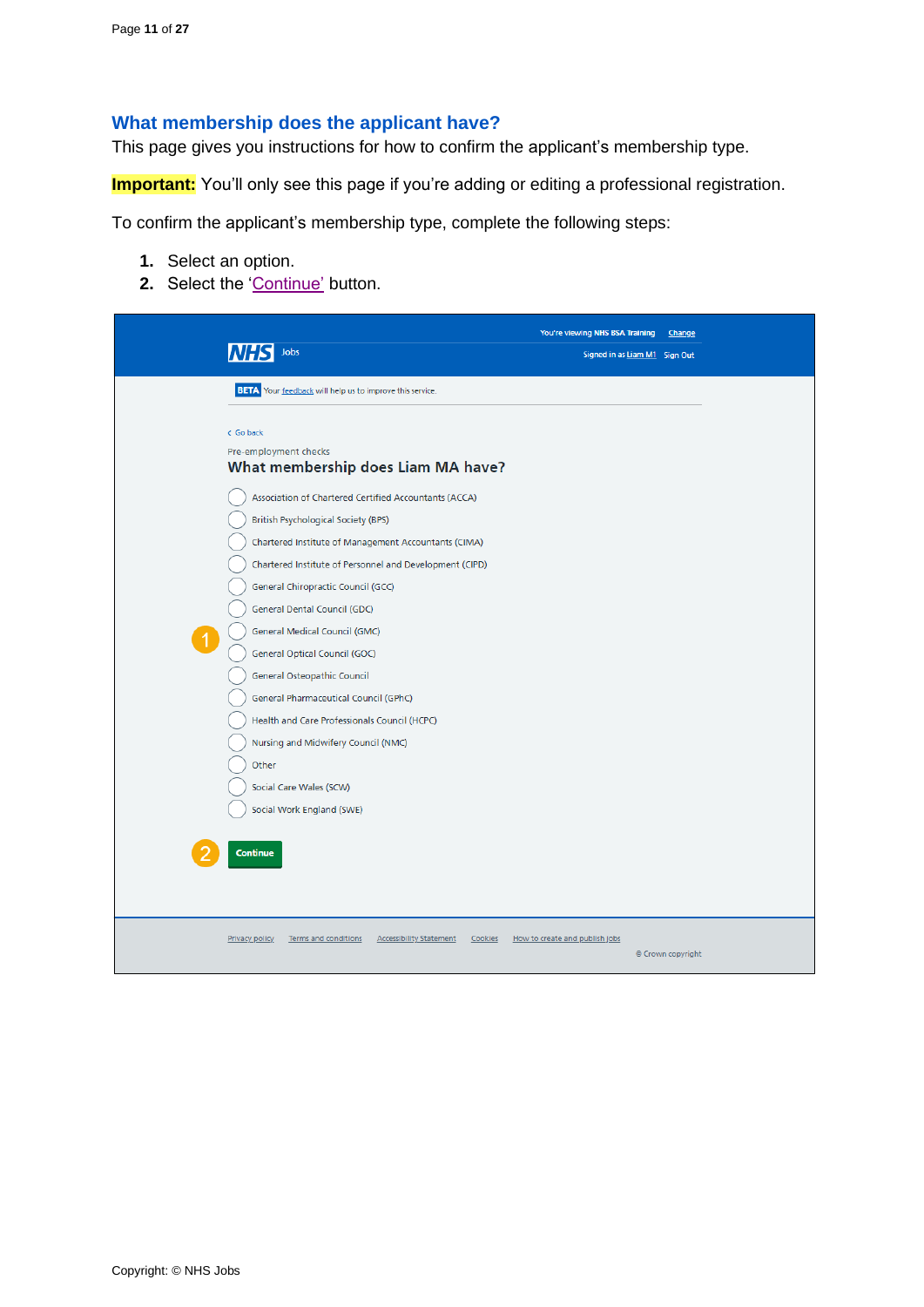## <span id="page-11-0"></span>**Choose the type of registration**

This page gives you instructions for how to choose the type of registration.

**Important:** In this example you've selected the Nursing and Midwifery Council (NMC) membership type.

To choose the type of registration, complete the following steps:

- **1.** Select an option from the drop-down menu.
- **2.** Select the ['Continue'](#page-12-0) button.

| Jobs<br><b>INHS</b>                                                                                   | You're viewing NHS BSA Training           | Change<br>Signed in as Liam M1 Sign Out |  |
|-------------------------------------------------------------------------------------------------------|-------------------------------------------|-----------------------------------------|--|
| <b>BETA</b> Your feedback will help us to improve this service.<br>< Go back<br>Pre-employment checks |                                           |                                         |  |
| Choose the type of registration<br>Choose the type of registration<br>Select an option                | v                                         |                                         |  |
| Continue                                                                                              |                                           |                                         |  |
| <b>Privacy policy</b><br>Terms and conditions<br><b>Accessibility Statement</b>                       | How to create and publish jobs<br>Cookies | © Crown copyright                       |  |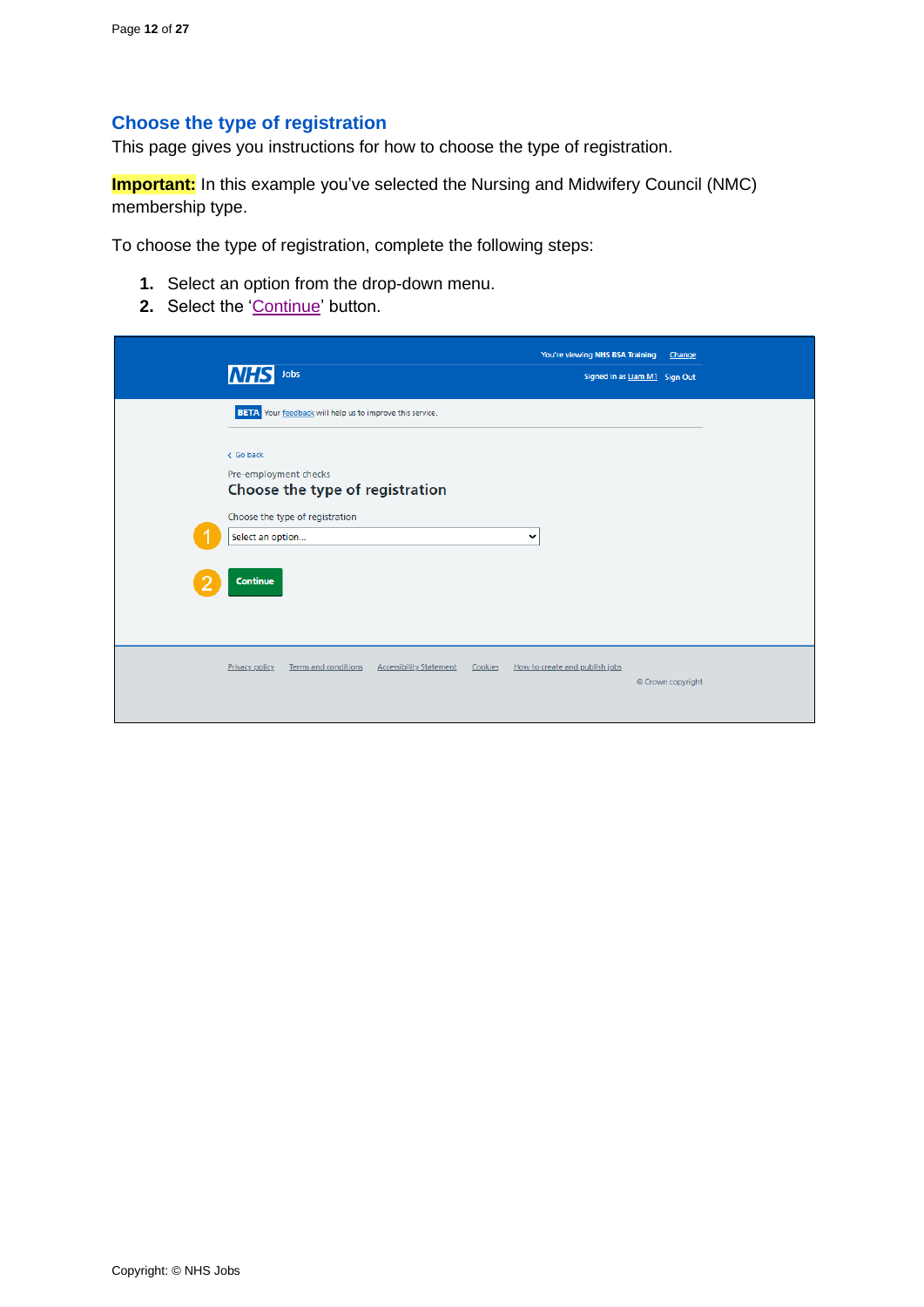#### <span id="page-12-0"></span>**Enter registration number**

This page gives you instructions for how to enter the registration number.

**Important:** In this example, the 'Nursing and Midwifery Council (NMC)' registered body and the 'Nursing Associate' licence type is added.

To enter the registration number, complete the following steps:

- **1.** In the **Registration number** box, enter the details.
- 2. Select the ['Continue'](#page-13-0) button.

|                                                                                     | You're viewing NHS BSA Training Change |                   |
|-------------------------------------------------------------------------------------|----------------------------------------|-------------------|
| Jobs<br>INHS                                                                        | Signed in as Liam M1 Sign Out          |                   |
| BETA Your feedback will help us to improve this service.                            |                                        |                   |
| < Go back                                                                           |                                        |                   |
| Pre-employment checks                                                               |                                        |                   |
| <b>Enter registration number</b>                                                    |                                        |                   |
|                                                                                     |                                        |                   |
| Nursing and Midwifery Council (NMC)<br><b>Registered body</b>                       |                                        |                   |
| <b>Nursing Associate</b><br><b>Licence type</b>                                     |                                        |                   |
|                                                                                     |                                        |                   |
| This should be on the registration certificate or document                          |                                        |                   |
|                                                                                     |                                        |                   |
| Continue                                                                            |                                        |                   |
|                                                                                     |                                        |                   |
|                                                                                     |                                        |                   |
|                                                                                     |                                        |                   |
| Privacy policy<br>Terms and conditions<br><b>Accessibility Statement</b><br>Cookies | How to create and publish jobs         |                   |
|                                                                                     |                                        | © Crown copyright |
|                                                                                     |                                        |                   |

**Tip:** The registration number should be on the registration certificate or document.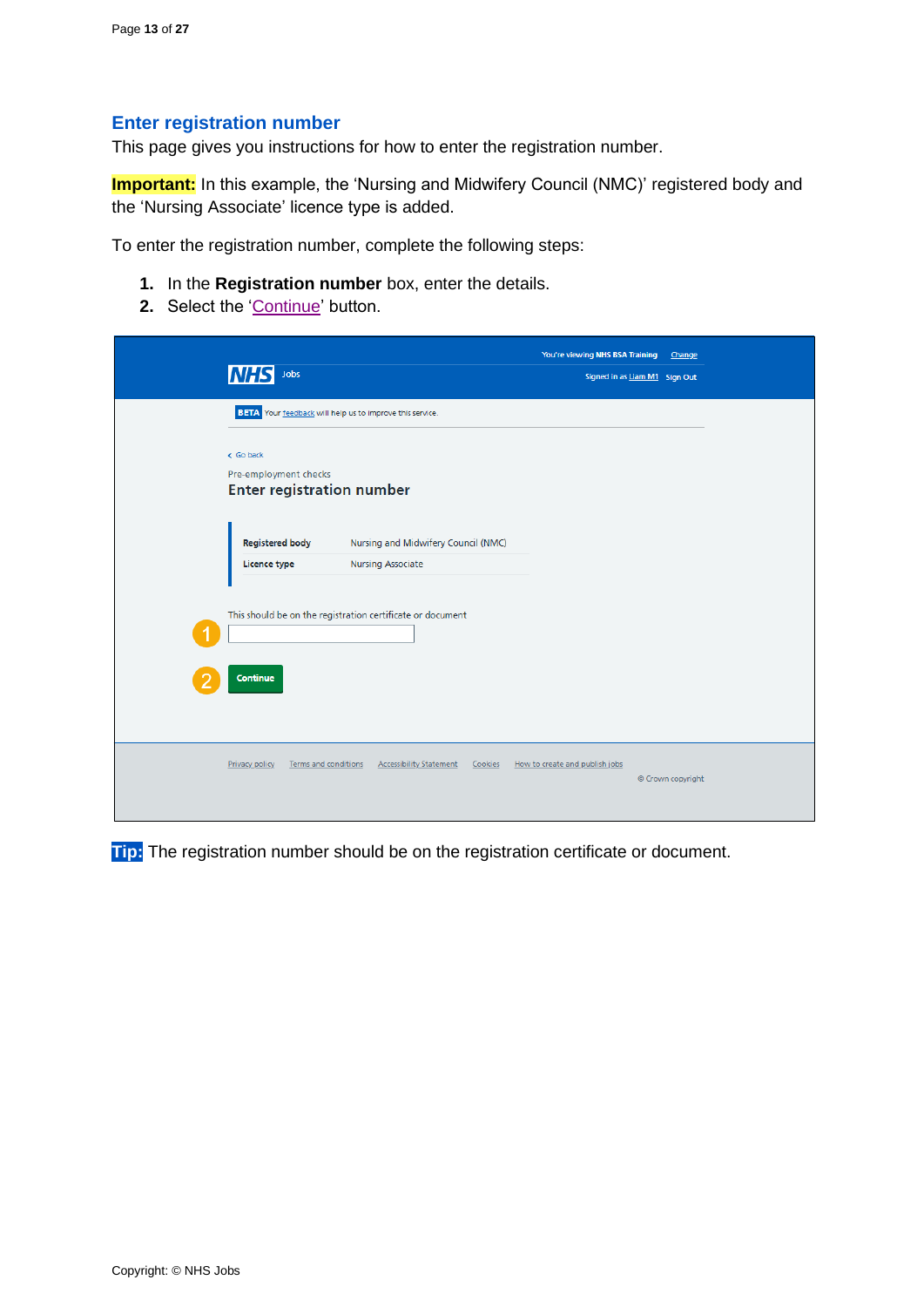#### <span id="page-13-0"></span>**Is this licence restricted?**

This page gives you instructions for how to confirm if the licence is restricted.

**Important:** For example, a doctor with restrictions or conditions on their practice. Your team would check their compliance to General Medical Council conditions and undertakings and manage a safe return to work.

To confirm if this licence is restricted, complete the following steps:

- **1.** Select an answer.
- 2. Select the ['Continue'](#page-14-0) button.

| Jobs                                   |                                                                                                                                                                                                                              | You're viewing NHS BSA Training<br>Signed in as Liam M1 Sign Out | Change            |
|----------------------------------------|------------------------------------------------------------------------------------------------------------------------------------------------------------------------------------------------------------------------------|------------------------------------------------------------------|-------------------|
|                                        | <b>BETA</b> Your feedback will help us to improve this service.                                                                                                                                                              |                                                                  |                   |
| < Go back<br>Pre-employment checks     | Is this licence restricted?                                                                                                                                                                                                  |                                                                  |                   |
| <b>Registered body</b><br>Licence type | Nursing and Midwifery Council (NMC)<br><b>Nursing Associate</b>                                                                                                                                                              |                                                                  |                   |
|                                        | For example, a doctor with restrictions or conditions on their practise.<br>Your team would check their compliance to General Medical Council<br>conditions and undertakings, and manage a safe return to work.<br><b>No</b> |                                                                  |                   |
| Continue                               |                                                                                                                                                                                                                              |                                                                  |                   |
| Privacy policy                         | Terms and conditions<br><b>Accessibility Statement</b><br>Cookies                                                                                                                                                            | How to create and publish jobs                                   | © Crown copyright |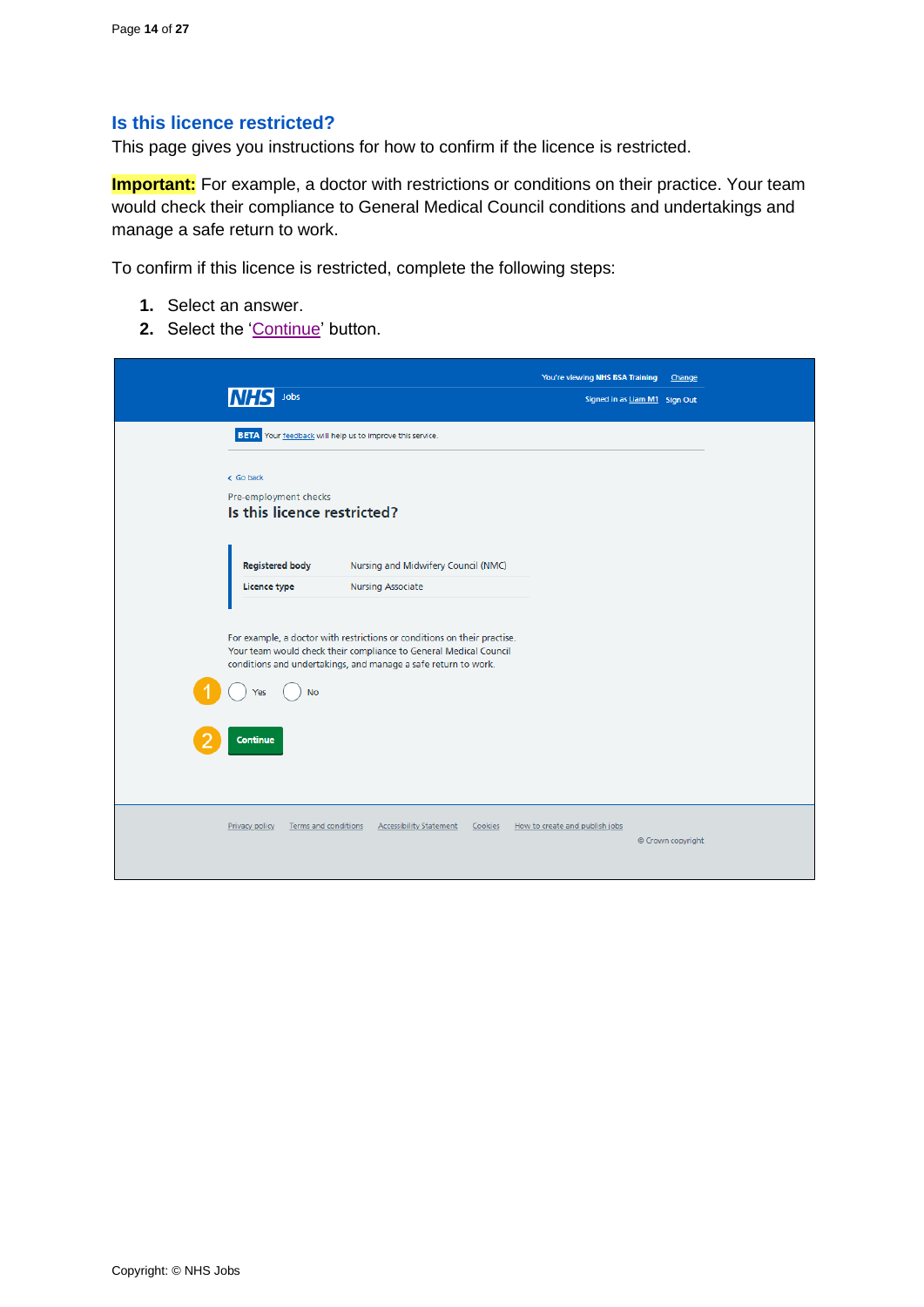#### <span id="page-14-0"></span>**Enter date registered from**

This page gives you instructions for how to enter the date registered from.

To enter the date registered from, complete the following steps:

- **1.** In the **Day**, **Month** and **Year** boxes, enter the details.
- 2. Select the ['Continue'](#page-15-0) button.

| Jobs<br><b>NHS</b>                                                      |                                                         | You're viewing NHS BSA Training<br>Signed in as Liam M1 Sign Out | Change            |
|-------------------------------------------------------------------------|---------------------------------------------------------|------------------------------------------------------------------|-------------------|
| <b>BETA</b> Your feedback will help us to improve this service.         |                                                         |                                                                  |                   |
| < Go back<br>Pre-employment checks<br><b>Enter date registered from</b> |                                                         |                                                                  |                   |
| <b>Registered body</b>                                                  | Nursing and Midwifery Council (NMC)                     |                                                                  |                   |
| Licence type                                                            | <b>Nursing Associate</b>                                |                                                                  |                   |
| For example, 15 03 2012                                                 | This should be on the registration certificate/document |                                                                  |                   |
| Month Year<br>Day                                                       |                                                         |                                                                  |                   |
| Continue                                                                |                                                         |                                                                  |                   |
|                                                                         |                                                         |                                                                  |                   |
| Terms and conditions<br><b>Privacy policy</b>                           | <b>Accessibility Statement</b><br>Cookies               | How to create and publish jobs                                   | © Crown copyright |

**Tip:** The date registered from should be on the registration certificate or document. You'll need to enter the date in the DD-MM-YYYY format. For example, 15 03 2012.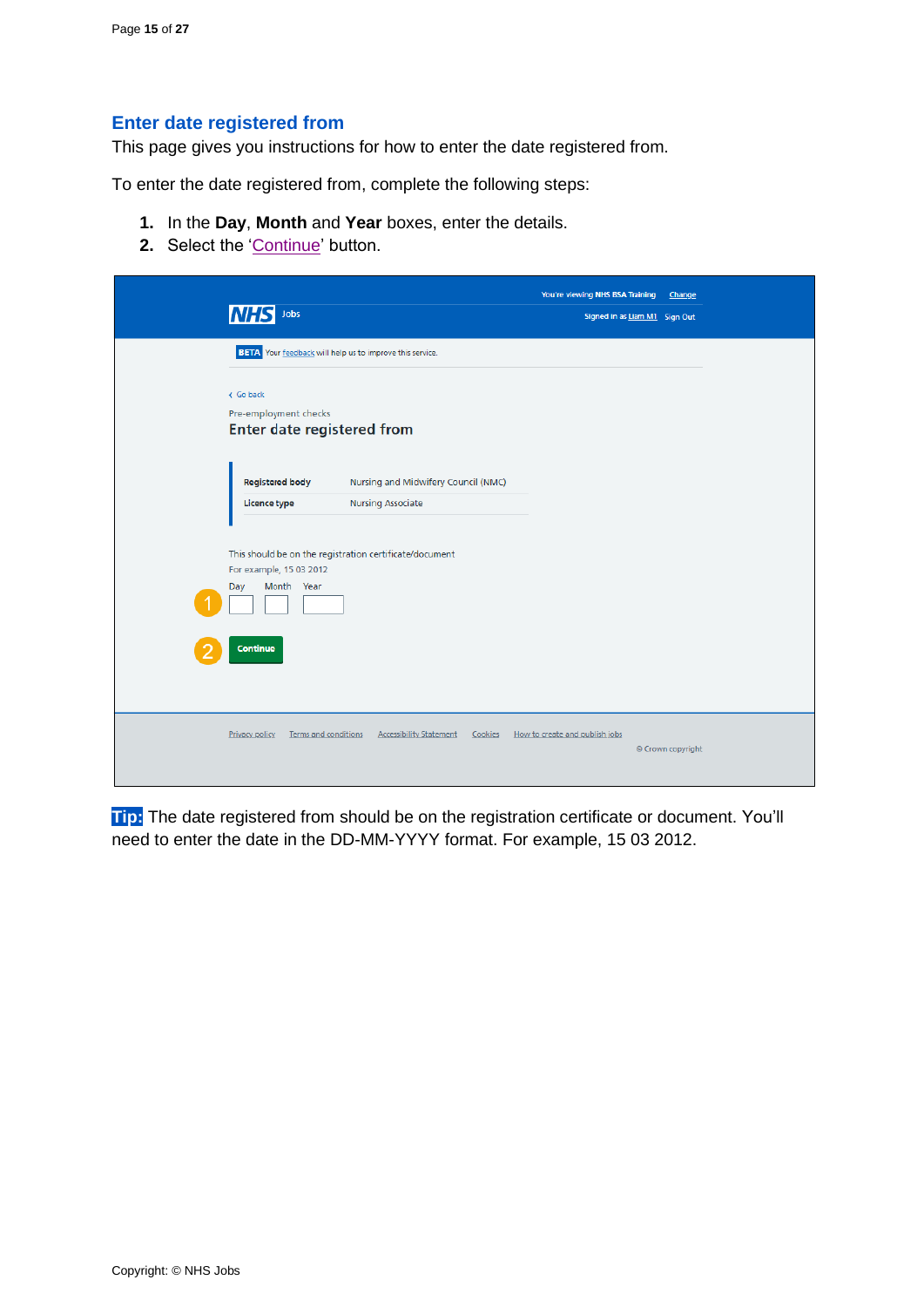#### <span id="page-15-0"></span>**Enter date registered to**

This page gives you instructions for how to enter the date registered to.

To enter the date registered to, complete the following steps:

- **1.** In the **Day**, **Month** and **Year** boxes, enter the details.
- 2. Select the ['Continue'](#page-16-0) button.

| Jobs<br><b>NHS</b>                                                                                                  |                                     |         | You're viewing NHS BSA Training<br>Signed in as Liam M1 Sign Out | Change            |  |
|---------------------------------------------------------------------------------------------------------------------|-------------------------------------|---------|------------------------------------------------------------------|-------------------|--|
| BETA Your feedback will help us to improve this service.                                                            |                                     |         |                                                                  |                   |  |
| < Go back<br>Pre-employment checks<br>Enter date registered to                                                      |                                     |         |                                                                  |                   |  |
| <b>Registered body</b>                                                                                              | Nursing and Midwifery Council (NMC) |         |                                                                  |                   |  |
| <b>Licence type</b>                                                                                                 | <b>Nursing Associate</b>            |         |                                                                  |                   |  |
| This should be on the registration certificate/document<br>For example, 15 03 2012<br>Month Year<br>Day<br>Continue |                                     |         |                                                                  |                   |  |
| Privacy policy<br>Terms and conditions                                                                              | <b>Accessibility Statement</b>      | Cookies | How to create and publish jobs                                   | © Crown copyright |  |

**Tip:** The date registered to should be on the registration certificate or document. You'll need to enter the date in the DD-MM-YYYY format. For example, 15 03 2012.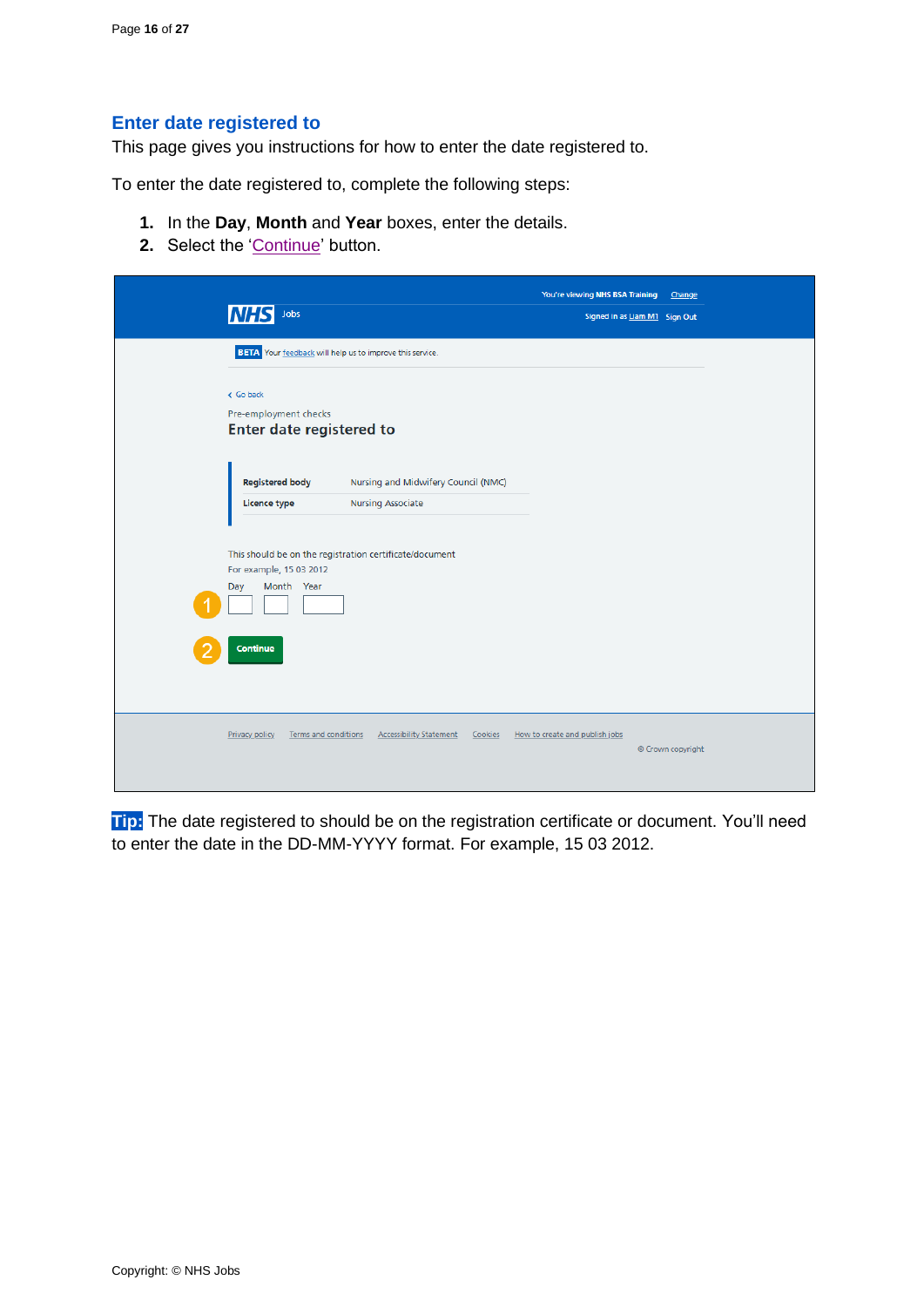#### <span id="page-16-0"></span>**Date this document was received**

This page gives you instructions for how to enter the date this document was received.

To enter the date this document was received, complete the following steps:

- **1.** In the **Day**, **Month** and **Year** boxes, enter the details.
- 2. Select the ['Continue'](#page-17-0) button.

| <b>BETA</b> Your feedback will help us to improve this service.<br>< Go back<br>Pre-employment checks<br>Date this document was received<br>Nursing and Midwifery Council (NMC)<br><b>Registered body</b><br><b>Nursing Associate</b><br><b>Licence type</b><br>For example, 15 03 2012<br>Month Year<br>Day<br>Continue |
|--------------------------------------------------------------------------------------------------------------------------------------------------------------------------------------------------------------------------------------------------------------------------------------------------------------------------|
|                                                                                                                                                                                                                                                                                                                          |
|                                                                                                                                                                                                                                                                                                                          |
|                                                                                                                                                                                                                                                                                                                          |
|                                                                                                                                                                                                                                                                                                                          |

**Tip:** You'll need to enter the date in the DD-MM-YYYY format. For example, 15 03 2012.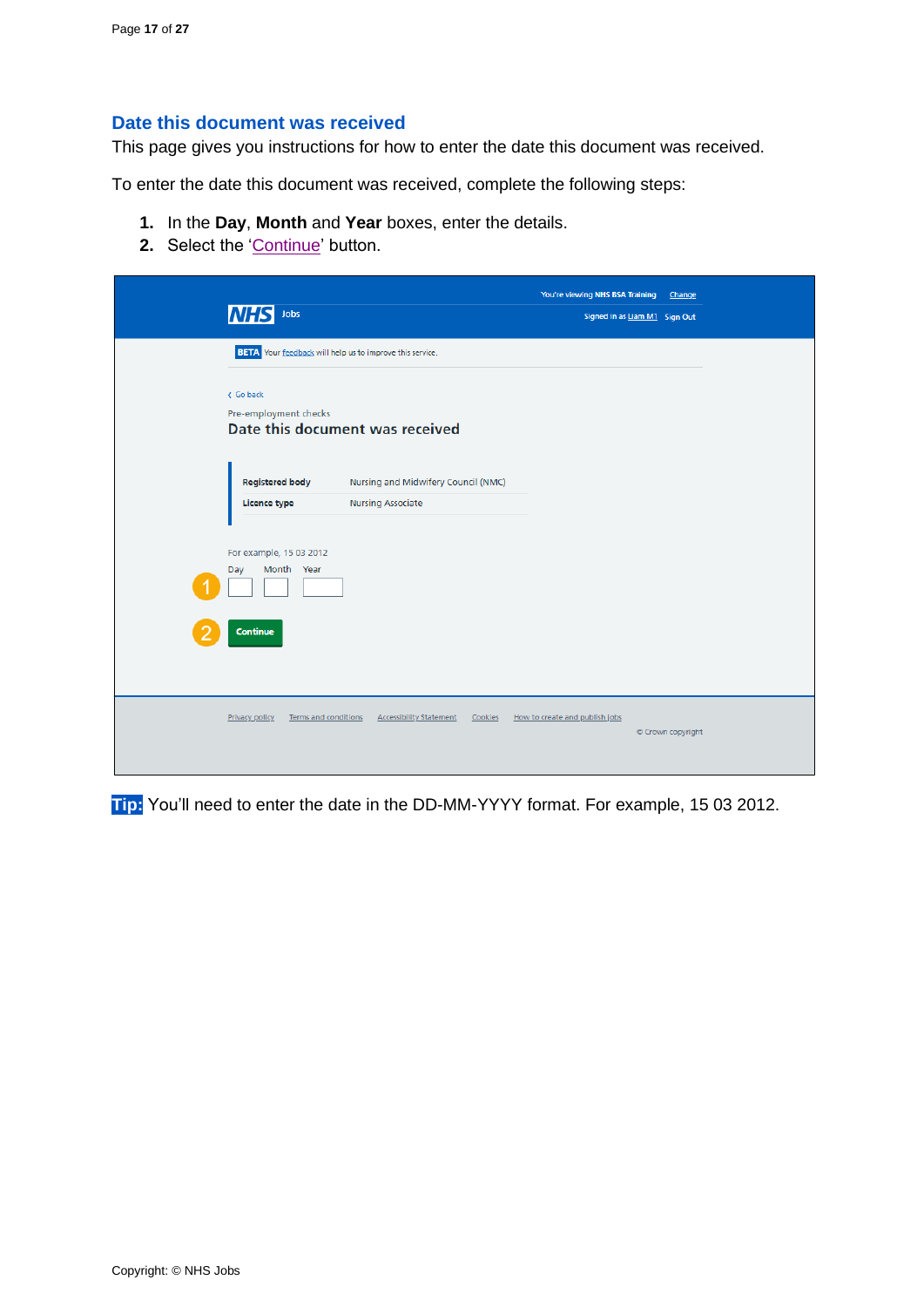#### <span id="page-17-0"></span>**Date this document was checked**

This page gives you instructions for how to enter the date this document was checked.

To enter the date this document was checked, complete the following steps:

- **1.** In the **Day**, **Month** and **Year** boxes, enter the details.
- 2. Select the ['Continue'](#page-18-0) button.

| <b>NHS</b><br>Jobs                                                       |                                     | You're viewing NHS BSA Training<br>Signed in as Liam M1 Sign Out | Change            |
|--------------------------------------------------------------------------|-------------------------------------|------------------------------------------------------------------|-------------------|
| <b>BETA</b> Your feedback will help us to improve this service.          |                                     |                                                                  |                   |
| < Go back<br>Pre-employment checks<br>Date this document was checked     |                                     |                                                                  |                   |
| <b>Registered body</b><br><b>Nursing Associate</b><br>Licence type       | Nursing and Midwifery Council (NMC) |                                                                  |                   |
| For example, 15 03 2012<br>Month Year<br>Day                             |                                     |                                                                  |                   |
| Continue                                                                 |                                     |                                                                  |                   |
| Privacy policy<br>Terms and conditions<br><b>Accessibility Statement</b> | Cookies                             | How to create and publish jobs                                   | © Crown copyright |

**Tip:** You'll need to enter the date in the DD-MM-YYYY format. For example, 15 03 2012.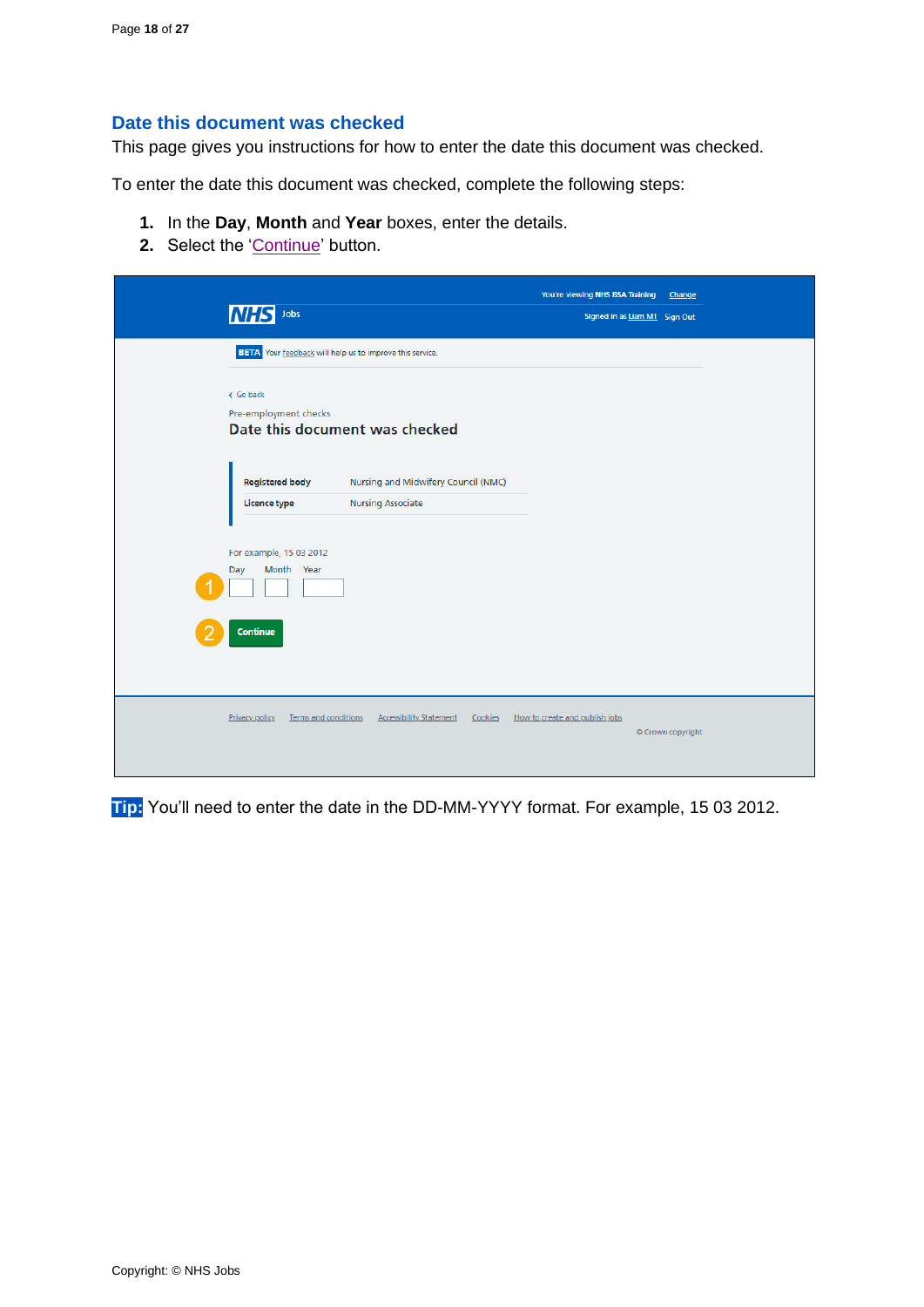## <span id="page-18-0"></span>**Who checked this professional registration?**

This page gives you instructions for how to confirm who checked this professional registration.

To confirm who checked this professional registration, complete the following steps:

- **1.** In the **First name** box, enter the details.
- **2.** In the **Last name** box, enter the details.
- **3.** Select the ['Continue'](#page-19-0) button.

|                         | <b>INHS</b><br>Jobs                                                                               | You're viewing NHS BSA Training<br>Signed in as Liam M1 Sign Out | Change            |
|-------------------------|---------------------------------------------------------------------------------------------------|------------------------------------------------------------------|-------------------|
|                         | <b>BETA</b> Your feedback will help us to improve this service.                                   |                                                                  |                   |
|                         | < Go back<br>Pre-employment checks<br>Who checked this professional registration?                 |                                                                  |                   |
|                         | First name<br>Last name                                                                           |                                                                  |                   |
| $\overline{\mathbf{2}}$ |                                                                                                   |                                                                  |                   |
| З                       | Continue                                                                                          |                                                                  |                   |
|                         | <b>Privacy policy</b><br><b>Terms and conditions</b><br><b>Accessibility Statement</b><br>Cookies | How to create and publish jobs                                   | © Crown copyright |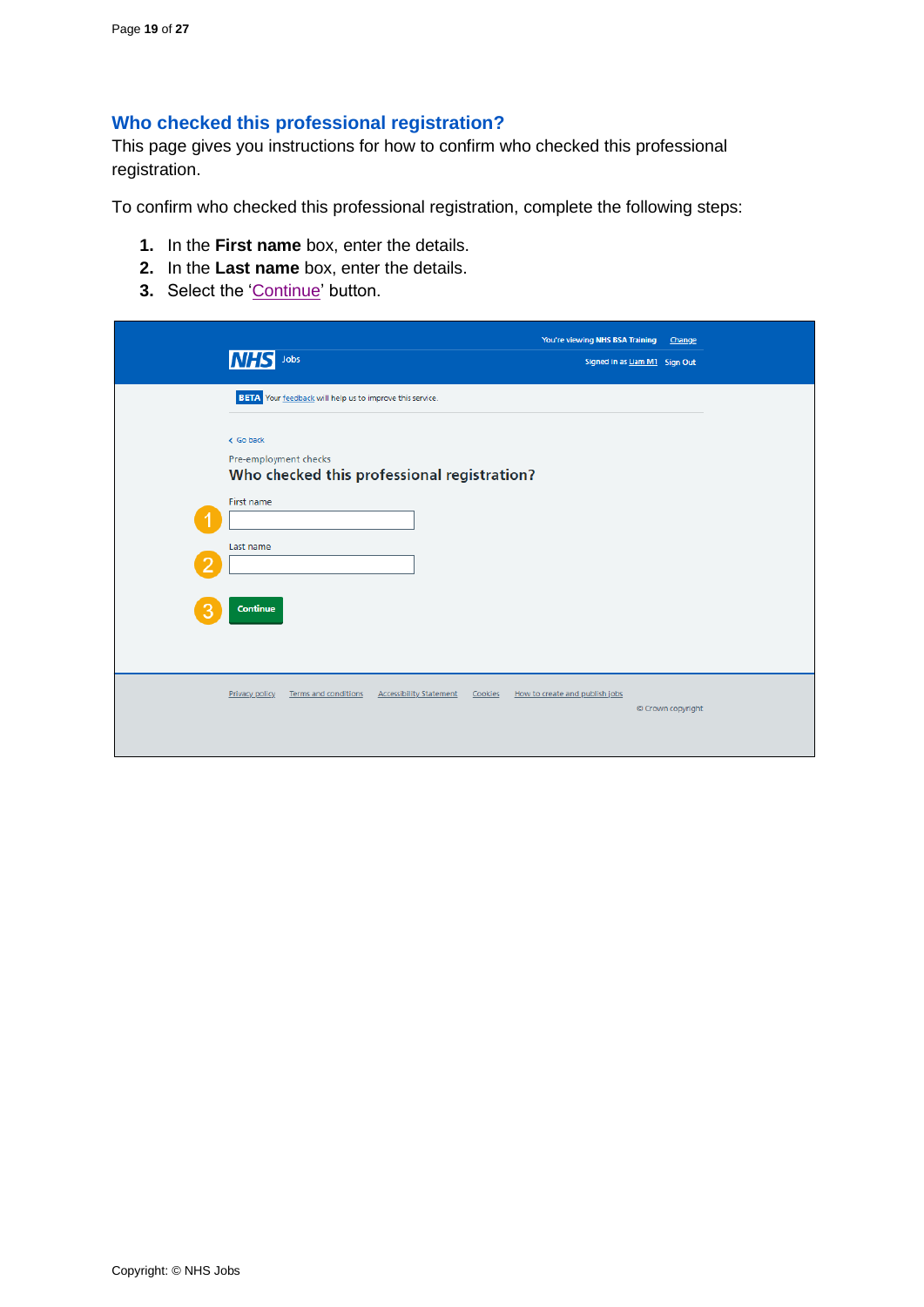## <span id="page-19-0"></span>**Is the professional registration okay?**

This page gives you instructions for how to confirm if the professional registration is okay.

To confirm if the professional registration is okay, complete the following steps:

- **1.** Select an answer.
- 2. Select the ['Continue'](#page-20-0) button.

| <b>NHS</b><br>Jobs                           |                                                                 |                                           | You're viewing NHS BSA Training<br>Signed in as Liam M1 Sign Out | Change            |
|----------------------------------------------|-----------------------------------------------------------------|-------------------------------------------|------------------------------------------------------------------|-------------------|
|                                              | <b>BETA</b> Your feedback will help us to improve this service. |                                           |                                                                  |                   |
| < Go back<br>Pre-employment checks           | Is the professional registration okay?                          |                                           |                                                                  |                   |
| Yes<br><b>No</b>                             |                                                                 |                                           |                                                                  |                   |
| Pending<br>or<br>Needs further investigation |                                                                 |                                           |                                                                  |                   |
| Continue                                     |                                                                 |                                           |                                                                  |                   |
|                                              |                                                                 |                                           |                                                                  |                   |
| Terms and conditions<br>Privacy policy       | <b>Accessibility Statement</b>                                  | How to create and publish jobs<br>Cookies |                                                                  | © Crown copyright |
|                                              |                                                                 |                                           |                                                                  |                   |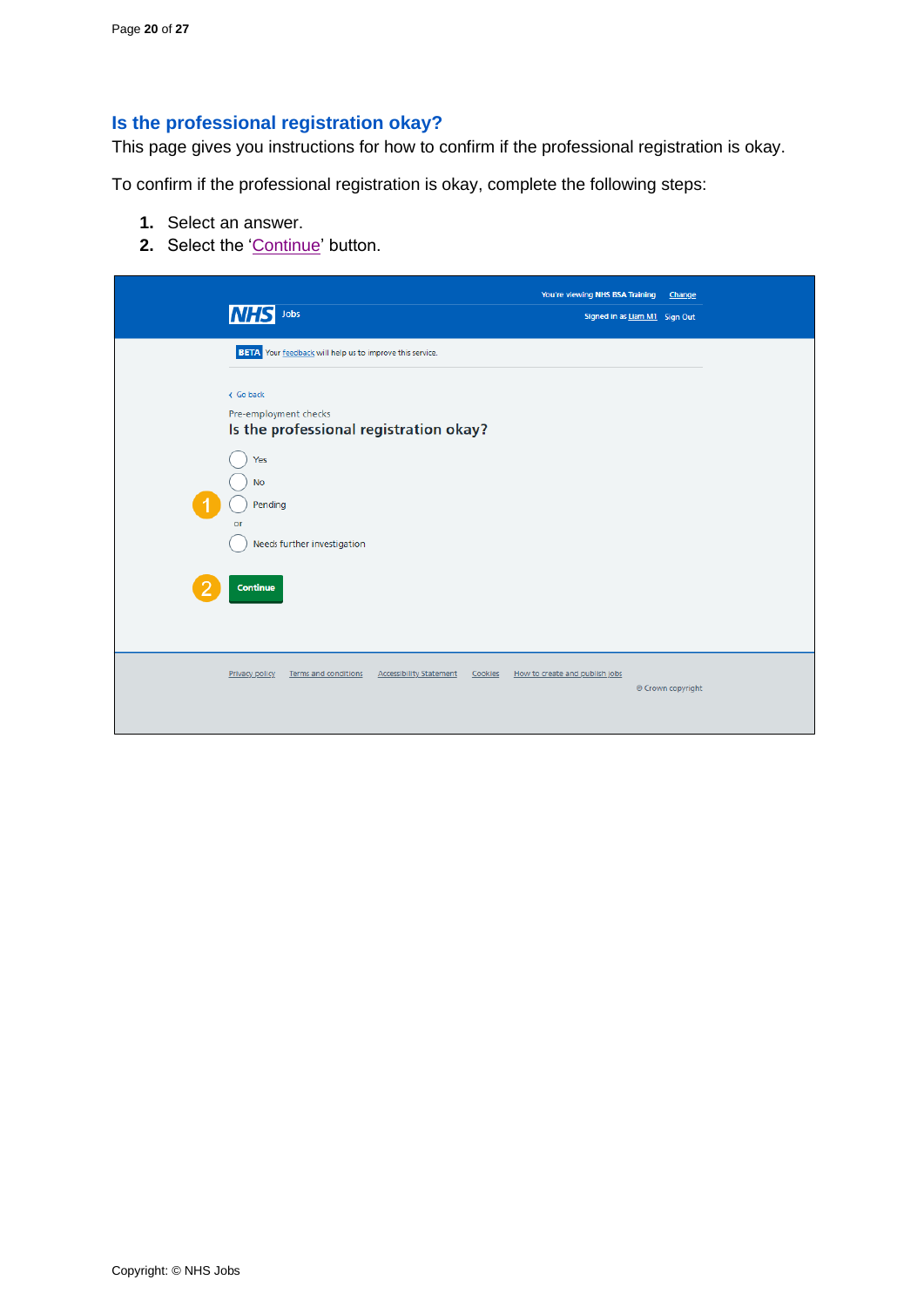## <span id="page-20-0"></span>**Add a note about the registrations?**

This page gives you instructions for how to confirm if you want to add a note about the professional registration.

To confirm if you want to add a note about the professional registration, complete the following steps:

- **1.** Select an answer:
	- ['Yes'](#page-21-0)
	- ['No'](#page-23-0)
- **2.** Select the 'Save and continue' button.

| <b>NHS</b>     | Jobs                                                         |                                |         | You're viewing NHS BSA Training<br>Signed in as Liam M1 Sign Out | Change            |  |
|----------------|--------------------------------------------------------------|--------------------------------|---------|------------------------------------------------------------------|-------------------|--|
|                | BETA Your feedback will help us to improve this service.     |                                |         |                                                                  |                   |  |
| < Go back      | Pre-employment checks<br>Add a note about the registrations? |                                |         |                                                                  |                   |  |
| Yes            | <b>No</b>                                                    |                                |         |                                                                  |                   |  |
|                | <b>Save and continue</b>                                     |                                |         |                                                                  |                   |  |
| Privacy policy | Terms and conditions                                         | <b>Accessibility Statement</b> | Cookies | How to create and publish jobs                                   | © Crown copyright |  |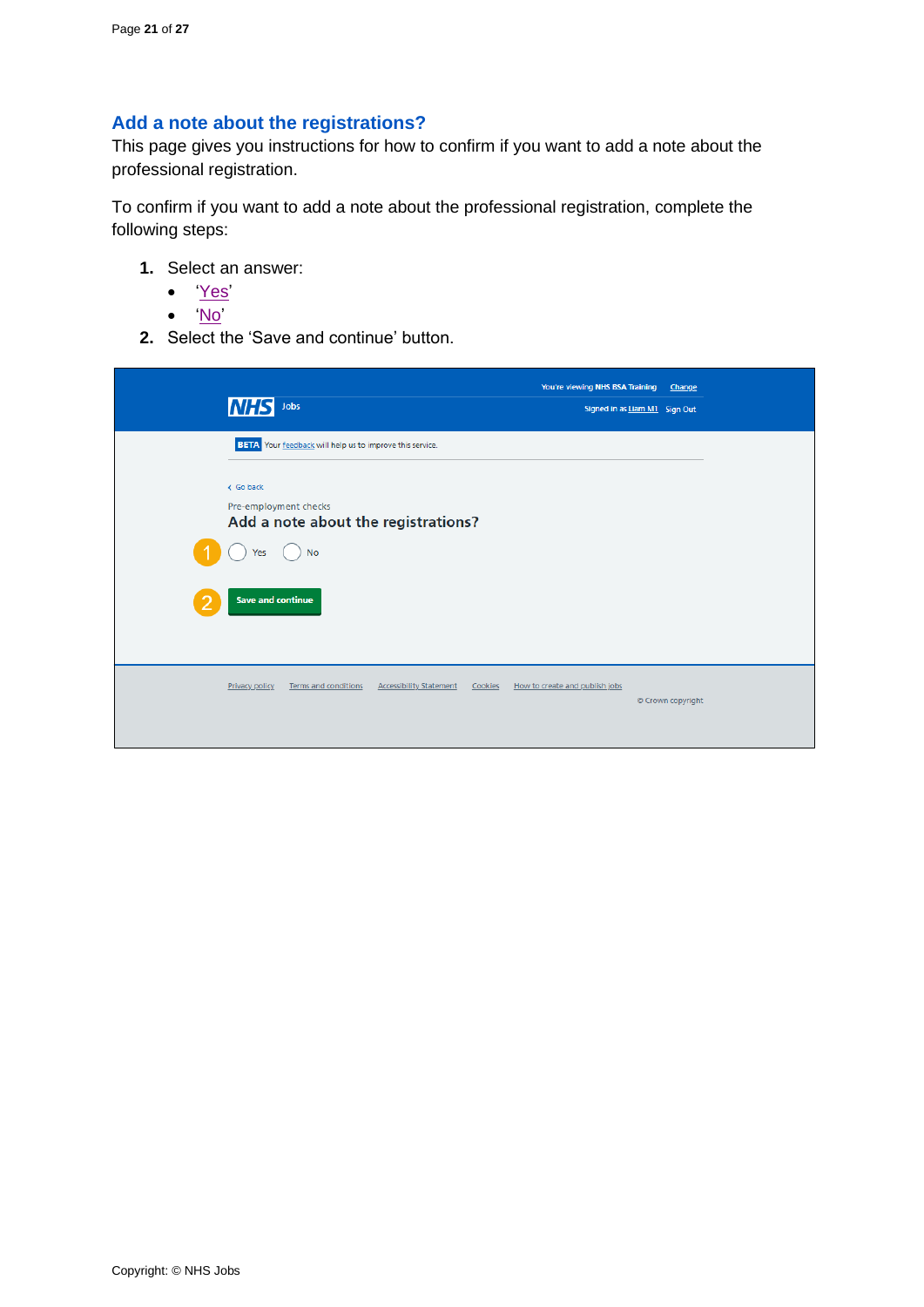### <span id="page-21-0"></span>**Add a note**

This page gives you instructions for how to add a note.

**Important:** You'll only see this page if you're adding a note about the professional registration.

To add a note, complete the following steps:

- **1.** In the **Subject** box, enter the details.
- **2.** In the **Detail** box, enter the details.
- **3.** Select the ['Save and continue'](#page-22-0) button.

| <b>NHS</b> Jobs<br>Signed in as Liam M1 Sign Out<br>BETA Your feedback will help us to improve this service.<br>< Go back<br>Pre-employment checks<br>Add a note<br>Subject |
|-----------------------------------------------------------------------------------------------------------------------------------------------------------------------------|
|                                                                                                                                                                             |
|                                                                                                                                                                             |
|                                                                                                                                                                             |
|                                                                                                                                                                             |
|                                                                                                                                                                             |
|                                                                                                                                                                             |
|                                                                                                                                                                             |
| Detail                                                                                                                                                                      |
|                                                                                                                                                                             |
|                                                                                                                                                                             |
|                                                                                                                                                                             |
| $\overline{2}$                                                                                                                                                              |
|                                                                                                                                                                             |
|                                                                                                                                                                             |
|                                                                                                                                                                             |
|                                                                                                                                                                             |
| <b>Save and continue</b><br>3                                                                                                                                               |
|                                                                                                                                                                             |
|                                                                                                                                                                             |
| <b>Accessibility Statement</b><br>How to create and publish jobs<br>Privacy policy<br>Terms and conditions<br>Cookies                                                       |
| © Crown copyright                                                                                                                                                           |
|                                                                                                                                                                             |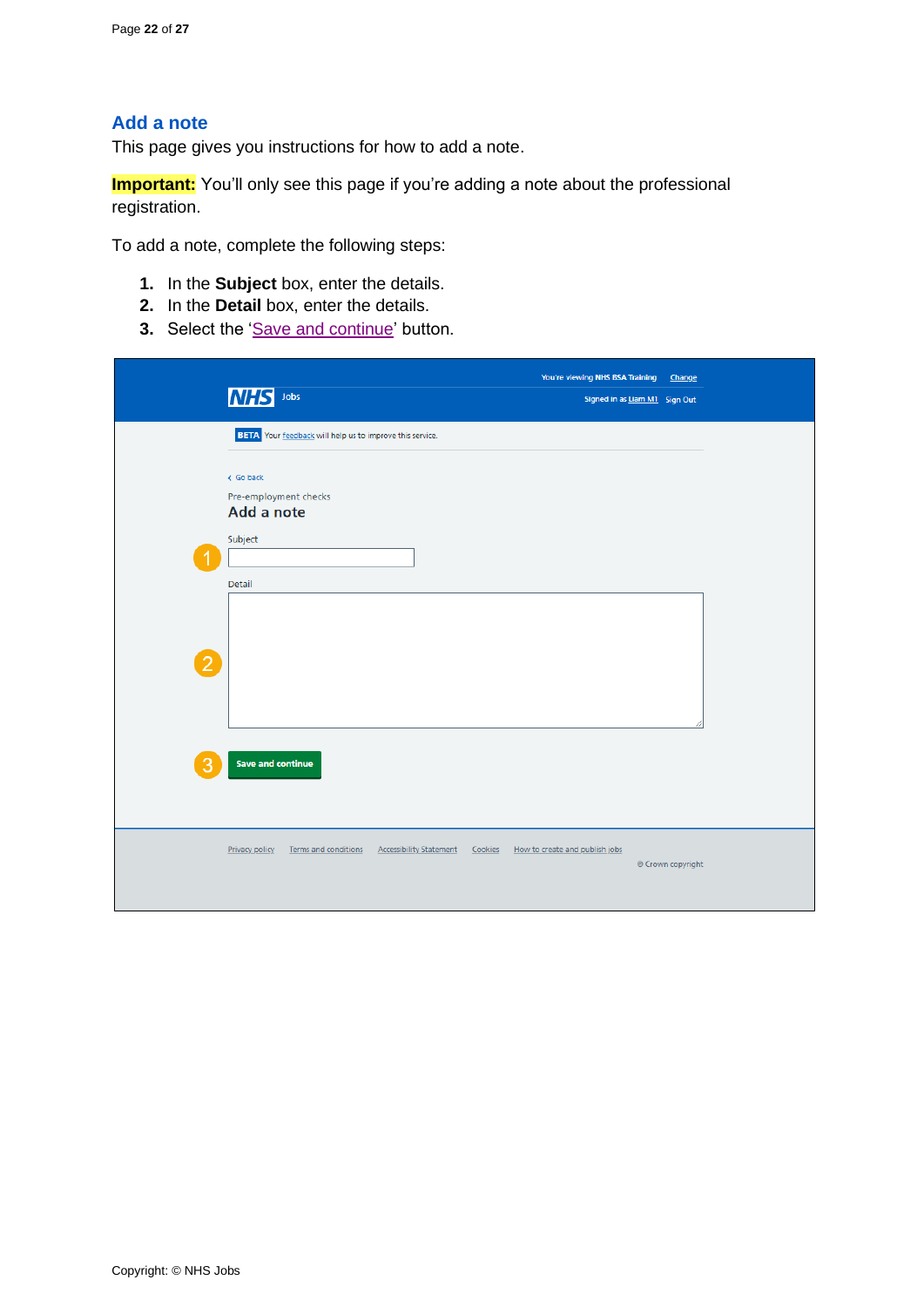## <span id="page-22-0"></span>**Add another note about the registrations?**

This page gives you instructions for how to confirm if you want to add another note about the professional registrations.

To confirm if you want to add another note about the professional registrations, complete the following steps:

- **1.** Select an answer:
	- ['Yes'](#page-21-0)
	- ['No'](#page-23-0)
- **2.** Select the 'Save and continue' button.

| Jobs<br>MH                                                                                 | You're viewing NHS BSA Training<br>Signed in as Liam M1 Sign Out | Change            |
|--------------------------------------------------------------------------------------------|------------------------------------------------------------------|-------------------|
| BETA Your feedback will help us to improve this service.                                   |                                                                  |                   |
| < Go back<br>Pre-employment checks<br>Add another note about the registrations?            |                                                                  |                   |
| <b>No</b><br>Yes                                                                           |                                                                  |                   |
| <b>Save and continue</b>                                                                   |                                                                  |                   |
| Terms and conditions<br><b>Accessibility Statement</b><br><b>Privacy policy</b><br>Cookies | How to create and publish jobs                                   | © Crown copyright |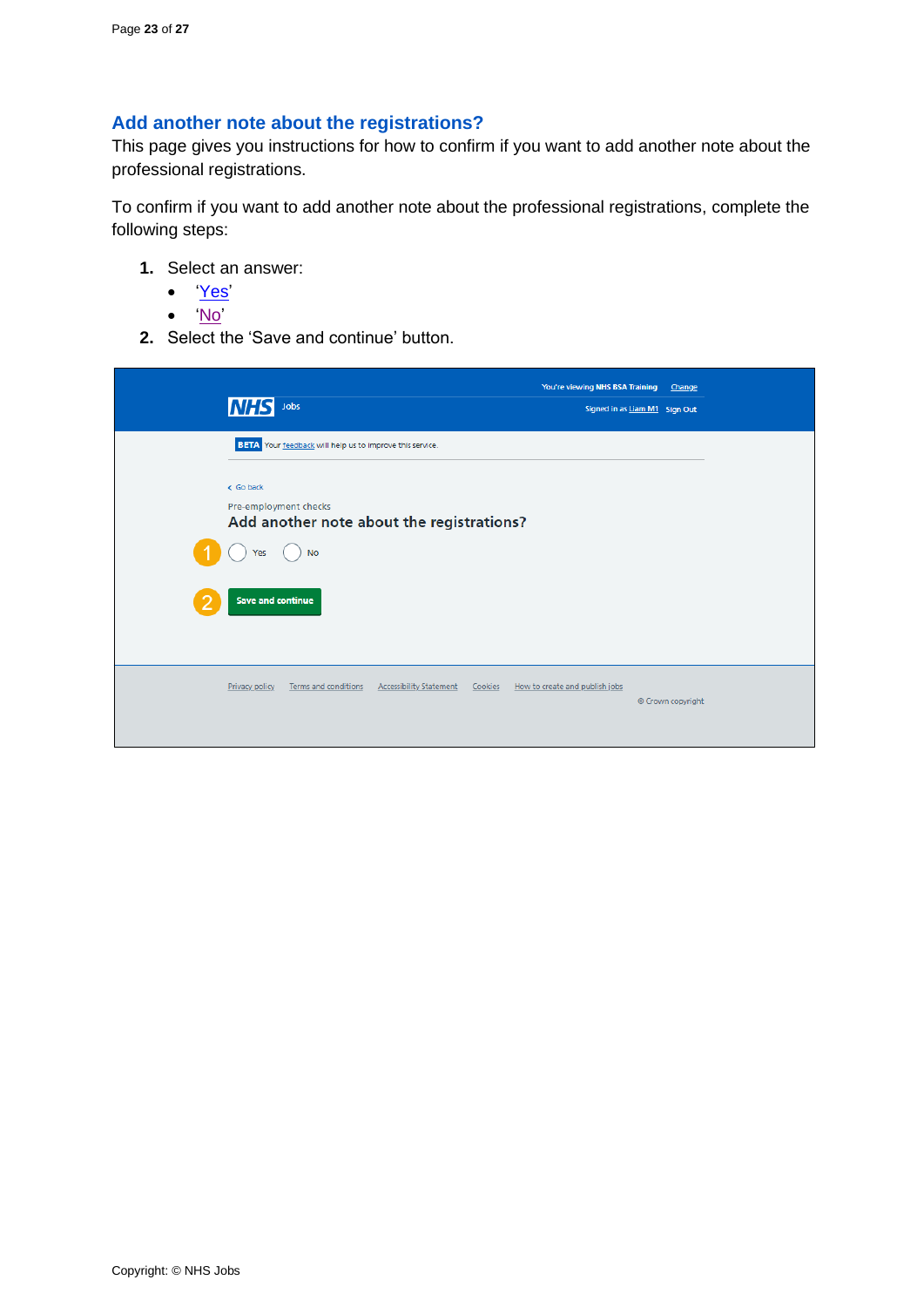#### <span id="page-23-0"></span>**Check professional registration**

This page gives you instructions for how to check the professional registration.

**Important:** If you delete a professional registration, you won't be warned, and you won't be able to recover the details.

To check, edit, delete, and add another professional registration, complete the following steps:

- **1.** Select the ['Nursing and Midwifery Council \(NMC\)'](#page-8-0) link (optional).
- **2.** Select the '*Edit'* link (optional).
- **3.** Select the 'Delete' link (optional).
- **4.** Select an answer:
	- ['Yes'](#page-9-0)
	- ['No'](#page-24-0)
- **5.** Select the 'Continue' button.

| Jobs<br><b>NHS</b>                                                                |                          | You're viewing NHS BSA Training<br>Change<br>Signed in as Liam M1 Sign Out |
|-----------------------------------------------------------------------------------|--------------------------|----------------------------------------------------------------------------|
| <b>BETA</b> Your feedback will help us to improve this service.                   |                          |                                                                            |
| < Go back<br>Pre-employment checks<br><b>Liam MA's professional registrations</b> |                          |                                                                            |
| Professional registrations<br><b>Body</b>                                         | <b>Type</b>              | What you can do                                                            |
| Nursing and Midwifery Council (NMC)                                               | <b>Nursing Associate</b> | <b>Edit or Delete</b>                                                      |
| Add another professional registration?<br><b>No</b><br>Yes                        |                          |                                                                            |
| Continue                                                                          |                          |                                                                            |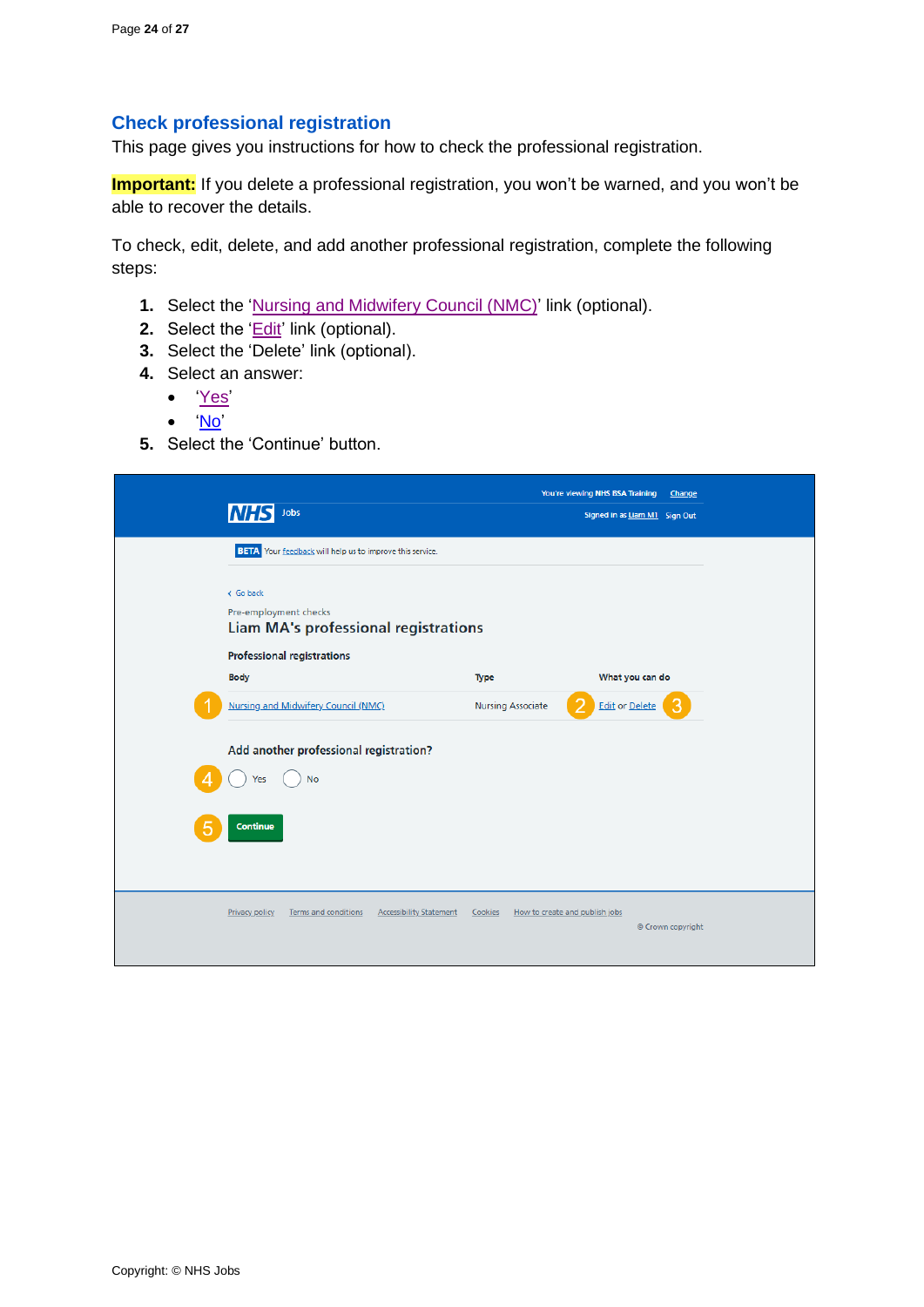## <span id="page-24-0"></span>**Do you accept the professional registrations?**

This page gives you instructions for how to confirm if you accept the professional registration.

To confirm if you accept the professional registration, complete the following steps:

- **1.** Select an answer.
- 2. Select the ['Save and continue'](#page-25-0) button.

| <b>NHS</b><br>Jobs                                                                  | You're viewing NHS BSA Training           | Change<br>Signed in as Liam M1 Sign Out |
|-------------------------------------------------------------------------------------|-------------------------------------------|-----------------------------------------|
| <b>BETA</b> Your feedback will help us to improve this service.                     |                                           |                                         |
| < Go back<br>Pre-employment checks<br>Do you accept the professional registrations? |                                           |                                         |
| Yes<br><b>No</b><br>or                                                              |                                           |                                         |
| In progress<br><b>Save and continue</b>                                             |                                           |                                         |
|                                                                                     |                                           |                                         |
| Privacy policy<br><b>Terms and conditions</b><br><b>Accessibility Statement</b>     | How to create and publish jobs<br>Cookies | © Crown copyright                       |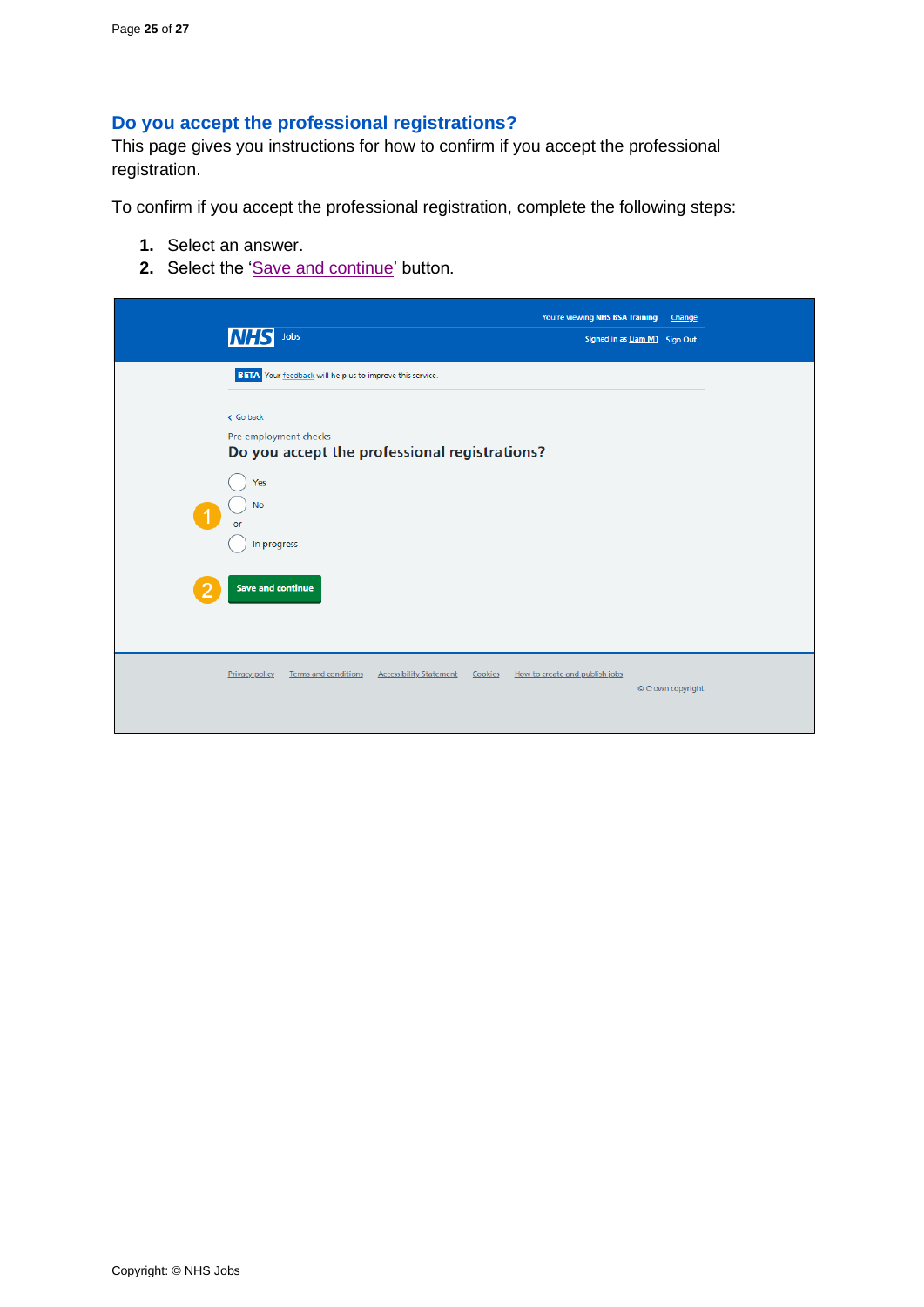#### <span id="page-25-0"></span>**Check the professional registration status in NHS Jobs**

This page gives you instructions for how to check the professional registration status in NHS Jobs.

**Important:** In this example, the status is **COMPLETED** as you've completed the applicant's professional registration check. You need to complete all sections of the pre-employment checklist before you can issue a contract.

To go to another pre-employment check, complete the following steps:

**1.** Select a pre-employment link.

|                                                                                                                                             | You're viewing NHS BSA Training<br>Change |
|---------------------------------------------------------------------------------------------------------------------------------------------|-------------------------------------------|
| Jobs                                                                                                                                        | Signed in as Liam M1 Sign Out             |
| <b>BETA</b> Your feedback will help us to improve this service.                                                                             |                                           |
| < Go back                                                                                                                                   |                                           |
| Pre-employment checklist for Liam MA                                                                                                        |                                           |
| The applicant accepted your conditional job offer.<br>They now need to give pre-employment information before they can start their new job. |                                           |
| <b>References</b>                                                                                                                           |                                           |
| References                                                                                                                                  | <b>COMPLETED</b>                          |
| <b>Identity</b>                                                                                                                             |                                           |
| Home address                                                                                                                                | <b>COMPLETED</b>                          |
| <b>Identity check</b>                                                                                                                       | <b>COMPLETED</b>                          |
| Inter Authority Transfer (IAT)                                                                                                              | <b>COMPLETED</b>                          |
| <b>Right to work</b>                                                                                                                        |                                           |
| Right to work in the UK                                                                                                                     | <b>COMPLETED</b>                          |
| <b>Qualifications and registrations</b>                                                                                                     |                                           |
| Qualifications                                                                                                                              | <b>COMPLETED</b>                          |
| <b>Professional registrations</b>                                                                                                           | <b>COMPLETED</b>                          |

**Tip:** To find out how to complete a pre-employment check, go to a user guide or video from the '**Complete a pre-employment check'** section of the ['Help and support for employers'](https://www.nhsbsa.nhs.uk/new-nhs-jobs-service/help-and-support-employers) webpage.

For users of NHS Jobs and ESR integration, go to the ['Check professional registration](#page-26-0) in [ESR'](#page-26-0) page.

You've completed the home address check in NHS Jobs and reached the end of this user

guide.